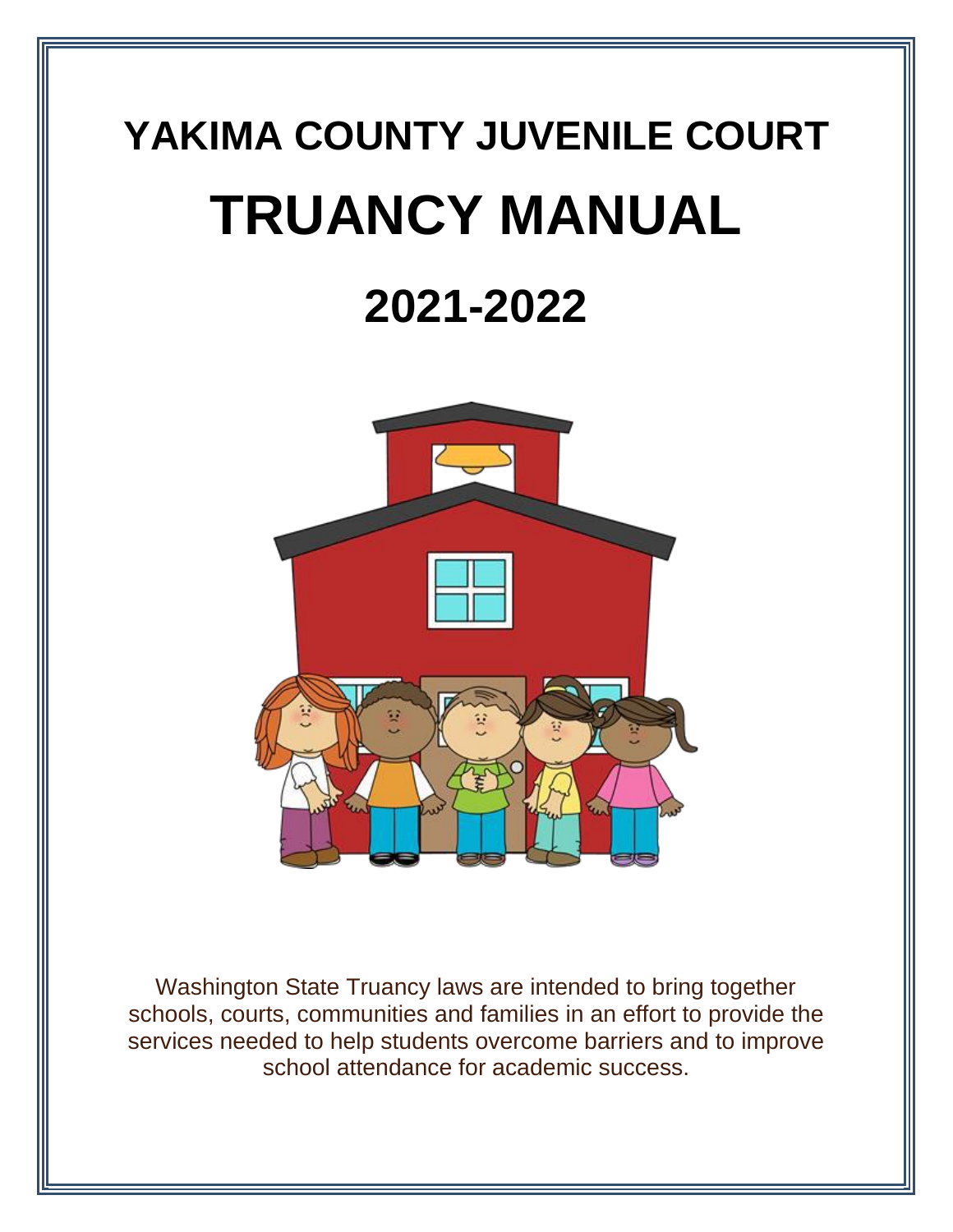| The School's Actions After Unexcused Absences: Dependent Children 4 |  |
|---------------------------------------------------------------------|--|
|                                                                     |  |
| The School's Actions After Unexcused Absences: 8-17 Year Olds 6     |  |
|                                                                     |  |
|                                                                     |  |
|                                                                     |  |
|                                                                     |  |
|                                                                     |  |
|                                                                     |  |
|                                                                     |  |
|                                                                     |  |
|                                                                     |  |
|                                                                     |  |
| Court Hearings: Referral to the Community Engagement Board 15       |  |
| Court Hearings: Return from the Community Engagement Board 16       |  |
|                                                                     |  |
|                                                                     |  |
|                                                                     |  |
|                                                                     |  |
|                                                                     |  |
|                                                                     |  |
|                                                                     |  |
|                                                                     |  |
|                                                                     |  |
|                                                                     |  |
|                                                                     |  |
|                                                                     |  |

# **Contents**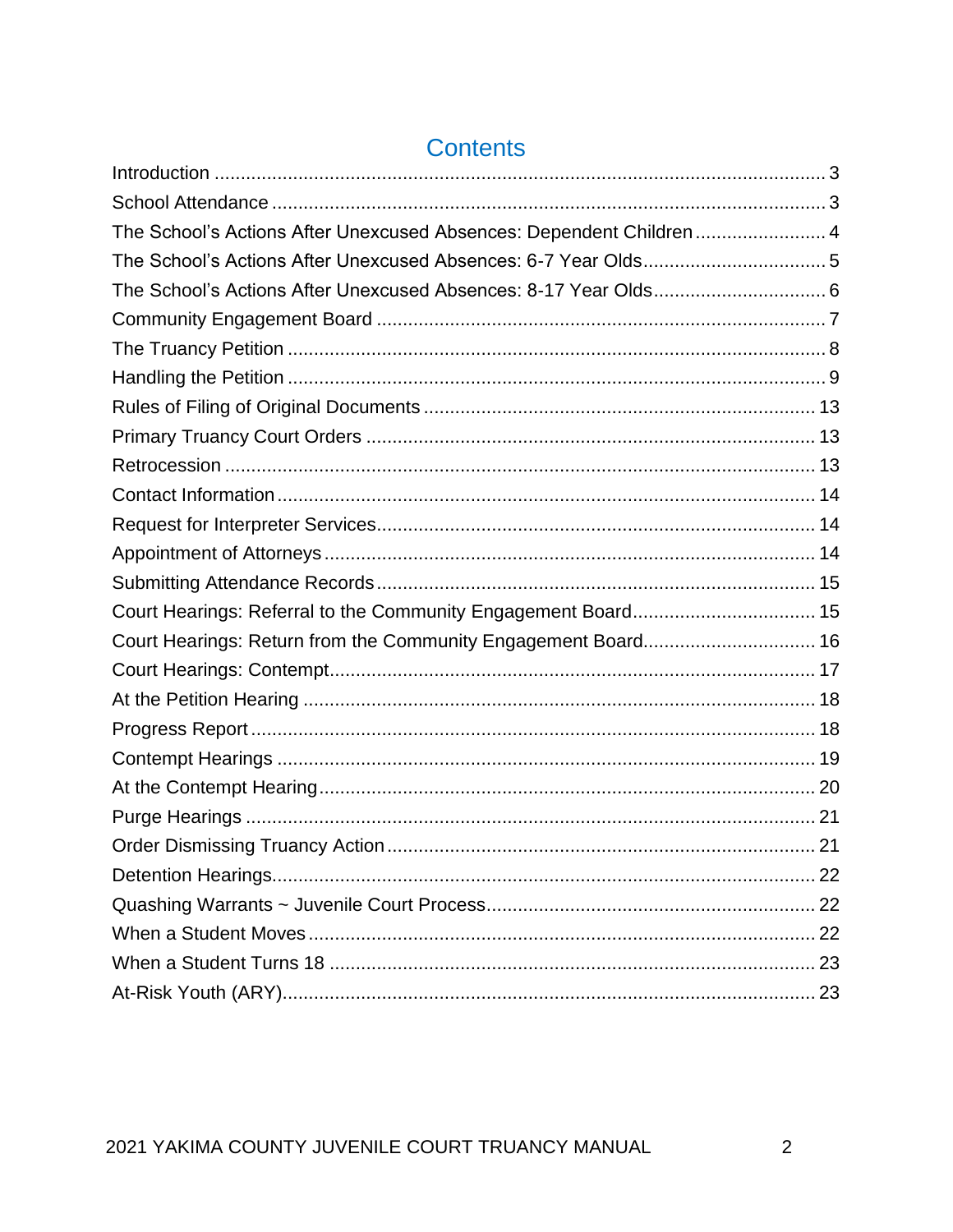#### **INTRODUCTION**

<span id="page-2-1"></span><span id="page-2-0"></span>Over the last several years, the truancy laws have changed substantially. While this document remains, for most part, the work of the Yakima County Prosecuting Attorney's Office, the Yakima County Juvenile Court has provided the update on the statutory requirements. Questions should still be directed to the Prosecuting Attorney's Office.

# **SCHOOL ATTENDANCE**

Washington State's truancy law is also known as the "Becca Bill." School attendance is important for academic success, and our truancy system attempts to stop unexcused absences before more problems develop. State law requires that the schools and school districts take specific actions when youths are truant.

**When is school attendance mandatory?** Every child who is at least 8 years old is required to attend school (public, private, or home-based) until age 18. Parents in this state shall cause their children to attend. If a parent enrolls a child who is 6 or 7 years of age in a public school, the child is required to attend, and that parent has the responsibility to ensure the child attends for the full time that school is in session. (RCW [28A.225.010;](http://app.leg.wa.gov/RCW/default.aspx?cite=28A.225.010) [28A.225.015.](http://app.leg.wa.gov/RCW/default.aspx?cite=28A.225.015))

**May a 16 or 17 year old youth be excused from attending school?** The youth is not required to attend school when:

(i) The child is regularly and lawfully employed and either the parent agrees that the child should not be required to attend school or the child is emancipated in accordance with chapter [13.64](http://app.leg.wa.gov/RCW/default.aspx?cite=13.64) RCW;

(ii) The child has already met graduation requirements in accordance with state board of education rules and regulations; or

(iii) The child has received a certificate of educational competence under rules and regulations established by the state board of education under RCW [28A.305.190.](http://app.leg.wa.gov/RCW/default.aspx?cite=28A.305.190) (RCW [28A.225.010\(](http://app.leg.wa.gov/RCW/default.aspx?cite=28A.225.010)1)(f).)

**What is an excused absence?** "Excused absence" is for any of the following:

(1) Participation in a district or school approved activity or instructional program;

(2) Illness, health condition or medical appointment (including, but not limited to, medical, counseling, dental or optometry) for the student or person for who the student is legally responsible;

(3) Family emergency including, but not limited to, a death or illness in the family;

(4) Religious or cultural purpose including observance of a religious or cultural holiday or participation in religious or cultural instruction;

(5) Court, judicial proceeding, or serving on a jury;

(6) Post-secondary, technical school or apprenticeship program visitation, or scholarship interview;

(7) State-recognized search and rescue activities consistent with RC[W](http://app.leg.wa.gov/RCW/default.aspx?cite=28A.225.055) [28A.225.055;](http://app.leg.wa.gov/RCW/default.aspx?cite=28A.225.055)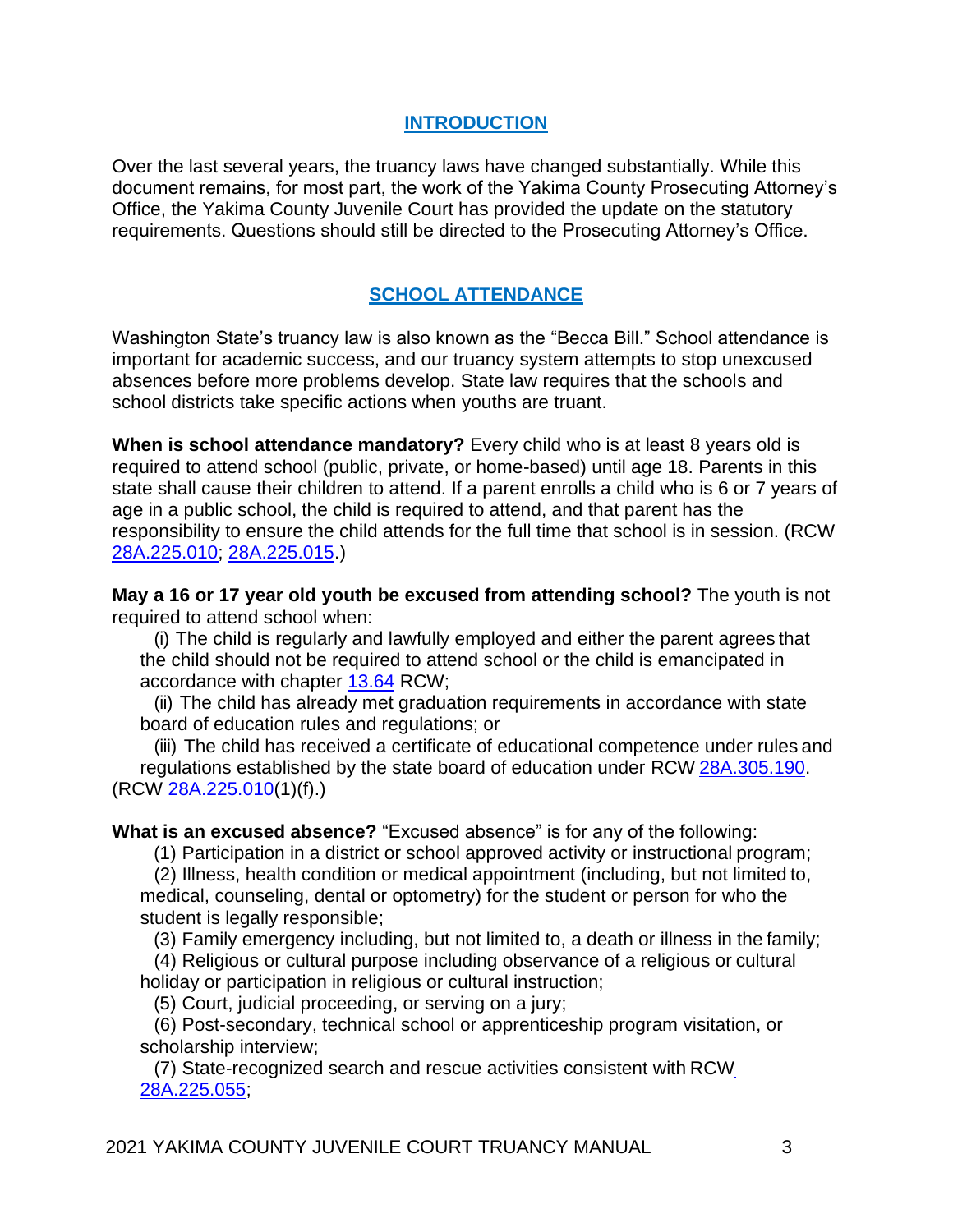(8) Absence directly related to the student's homeless status;

(9) Absences related to deployment activities of a parent or legal guardian who is an active duty member consistent with RCW [28A.705.010;](http://app.leg.wa.gov/RCW/default.aspx?cite=28A.705.010)

(10) Absence resulting from a disciplinary/corrective action (e.g., short-term or long-term suspension, emergency expulsion); and

(11) Principal (or designee) and parent, guardian, or emancipated youth mutually agreed upon approved activity. (WAC [392-400-325.](http://apps.leg.wa.gov/wac/default.aspx?cite=392-400-325))

(12) Absence for a reason of faith or conscience, or an organized activity conducted under the auspices of a religious denomination, church, or religious organization, for up to two days per school year, subject to approval by the student's parent. (RCW [28A.225.010\(](http://app.leg.wa.gov/RCW/default.aspx?cite=28A.225.010)1)(e).)

**What is an unexcused absence?** "Unexcused absence" is when a youth:

(a)(i) Has failed to attend the majority of hours or periods in an average school day or has failed to comply with a more restrictive school district policy; and

(ii) Has failed to meet the school district's policy for excused absences; or

(b) Has failed to comply with alternative learning experience program attendance requirements as described by the superintendent of public instruction. (RC[W](http://app.leg.wa.gov/RCW/default.aspx?cite=28A.225.020) [28A.225.020\(](http://app.leg.wa.gov/RCW/default.aspx?cite=28A.225.020)2).)

"Unexcused absence" is any absence that is not excused, as determined by the school principal or designee. (WAC [392-400-325.](http://apps.leg.wa.gov/wac/default.aspx?cite=392-400-325))

**What happens when a child changes schools?** If a child transfers from one school district to another during the school year, the receiving school or school district shall include the unexcused absences accumulated at the previous school or from the previous school district. The sending school district shall provide this information to the receiving school, together with a copy of any previous assessment as required under subsection (1)(c) of this section, history of any best practices or researched-based intervention previously provided to the child by the child's sending school district, and a copy of the most recent truancy information including any online or written acknowledgment by the parent and child, as provided for in RCW [28A.225.005.](http://app.leg.wa.gov/RCW/default.aspx?cite=28A.225.005) All school districts must use the standard choice transfer form for releasing a student to a nonresident school district for the purposes of accessing an alternative learning experience program. (RCW [28A.225.020\(](http://app.leg.wa.gov/RCW/default.aspx?cite=28A.225.020)3).)

#### **THE SCHOOL'S ACTIONS AFTER UNEXCUSED ABSENCES: DEPENDENT CHILDREN**

<span id="page-3-0"></span>A school district representative or school employee shall review unexpected or excessive absences with a youth who is dependent (pursuant to chapter [13.34](http://app.leg.wa.gov/RCW/default.aspx?cite=13.34) RCW) and adults involved with that youth, to include the youth's caseworker, educational liaison, attorney if one is appointed, parent or guardians, and foster parents or the person providing placement for the youth. The purpose of the review is to determine the cause of the absences, taking into account: Unplanned school transitions, periods of running from care, in-patient treatment, incarceration, school adjustment, educational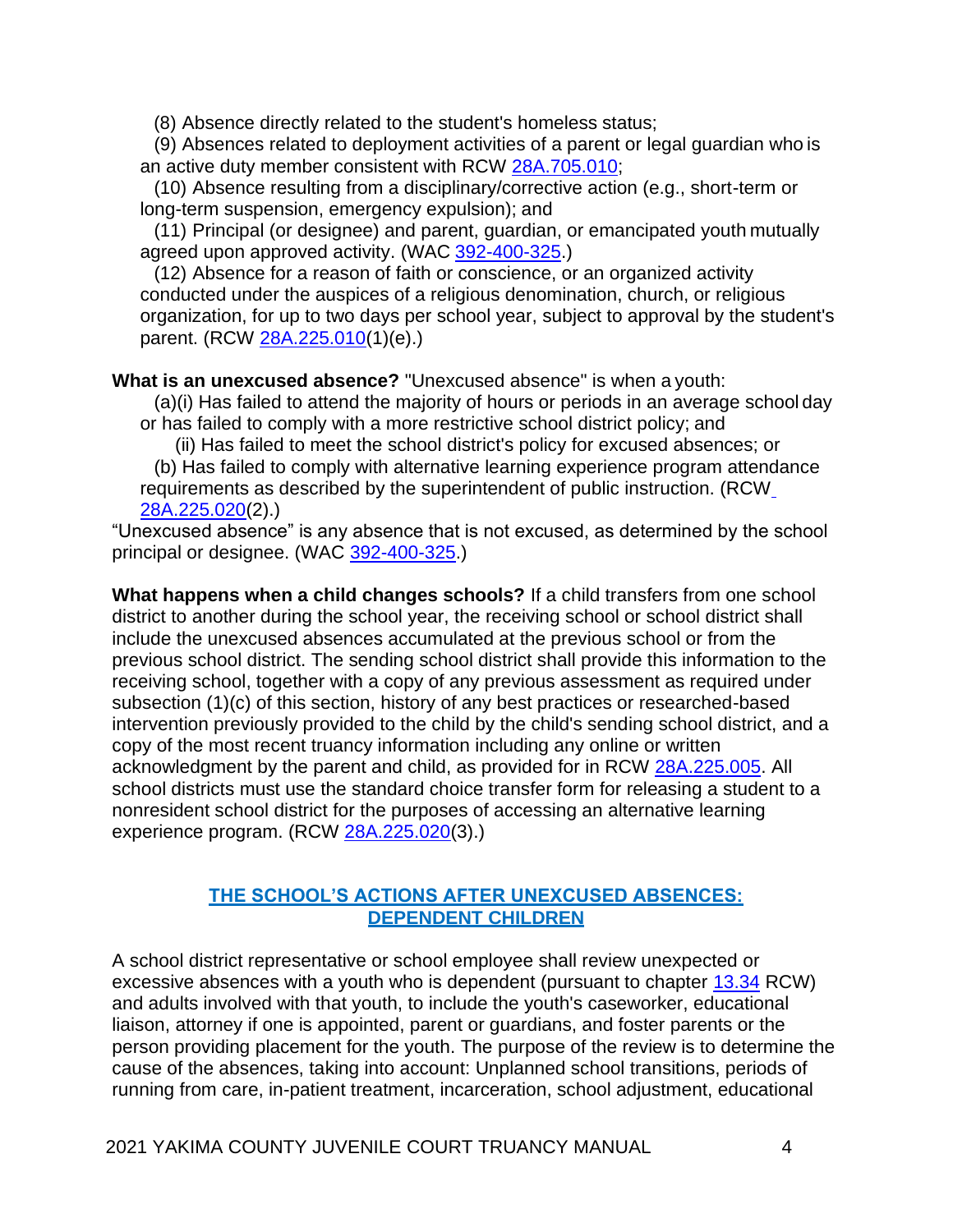gaps, psychosocial issues, and unavoidable appointments during the school day. A school district representative or a school employee must proactively support the youth's school work so the student does not fall behind and to avoid suspension or expulsion based on truancy. (RCW [28A.225.023.](http://app.leg.wa.gov/RCW/default.aspx?cite=28A.225.023))

# <span id="page-4-0"></span>**THE SCHOOL'S ACTIONS AFTER UNEXCUSED ABSENCES: 6-7 YEAR OLDS**

The public school in which a 6 or 7 year old child is enrolled is required to take action whenever a student has an unexcused absence. (RCW [28A.225.015.](http://app.leg.wa.gov/RCW/default.aspx?cite=28A.225.015))

**After Each Unexcused Absence:** The school shall inform the child's custodial parent, parents, or guardian by a notice in writing or by telephone. (RCW [28A.225.015\(](http://app.leg.wa.gov/RCW/default.aspx?cite=28A.225.015)2)(a).)

**After 3 Unexcused Absences in a Month:** The school shall request a conference or conferences with the custodial parent, parents, or guardian and child at a time reasonably convenient for all persons included for the purpose of analyzing the causes of the child's absences. (RCW [28A.225.015\(](http://app.leg.wa.gov/RCW/default.aspx?cite=28A.225.015)2)(b).)

**After 3 Unexcused Absences in a Month:** The school shall take steps to eliminate or reduce the child's absences. This may include, where appropriate:

- adjusting the child's school program or school or course assignment;
- providing more individualized or remedial instruction;
- offering assistance in enrolling the child in available alternative schools or programs; or
- assisting the parent or child to obtain supplementary services that may help

eliminate or ameliorate the cause or causes for the absence from school. (RCW [28A.225.015\(](http://app.leg.wa.gov/RCW/default.aspx?cite=28A.225.015)2)(c).)

**After 7 Unexcused Absences in a Month or 15 in a School Year:** The school district shall schedule a conference or conferences with the parent and child at a time reasonably convenient for all persons included for the purpose of identifying the barriers to the child's regular attendance, and the supports and resources that may be made available to the family so that the child is able to regularly attend school. If a regularly scheduled parent-teacher conference day is to take place within 30 days of the absences, the school district may schedule this conference on that day. To satisfy the requirements of this section, the conference must include at least one school district employee such as a nurse, counselor, social worker, teacher, or community human services provider, except in those instances regarding the attendance of a child who has an individualized education program (IEP) or a 504 plan, in which case the reconvening of the team that created the program or plan is required. (RCW [28A.225.018.](http://app.leg.wa.gov/RCW/default.aspx?cite=28A.225.018))

**After 7 Unexcused Absences in a Month or 15 in a School Year:** The school district shall file a petition for civil action against the parent of the child. (RCW [28A.225.015\(](http://app.leg.wa.gov/RCW/default.aspx?cite=28A.225.015)3).)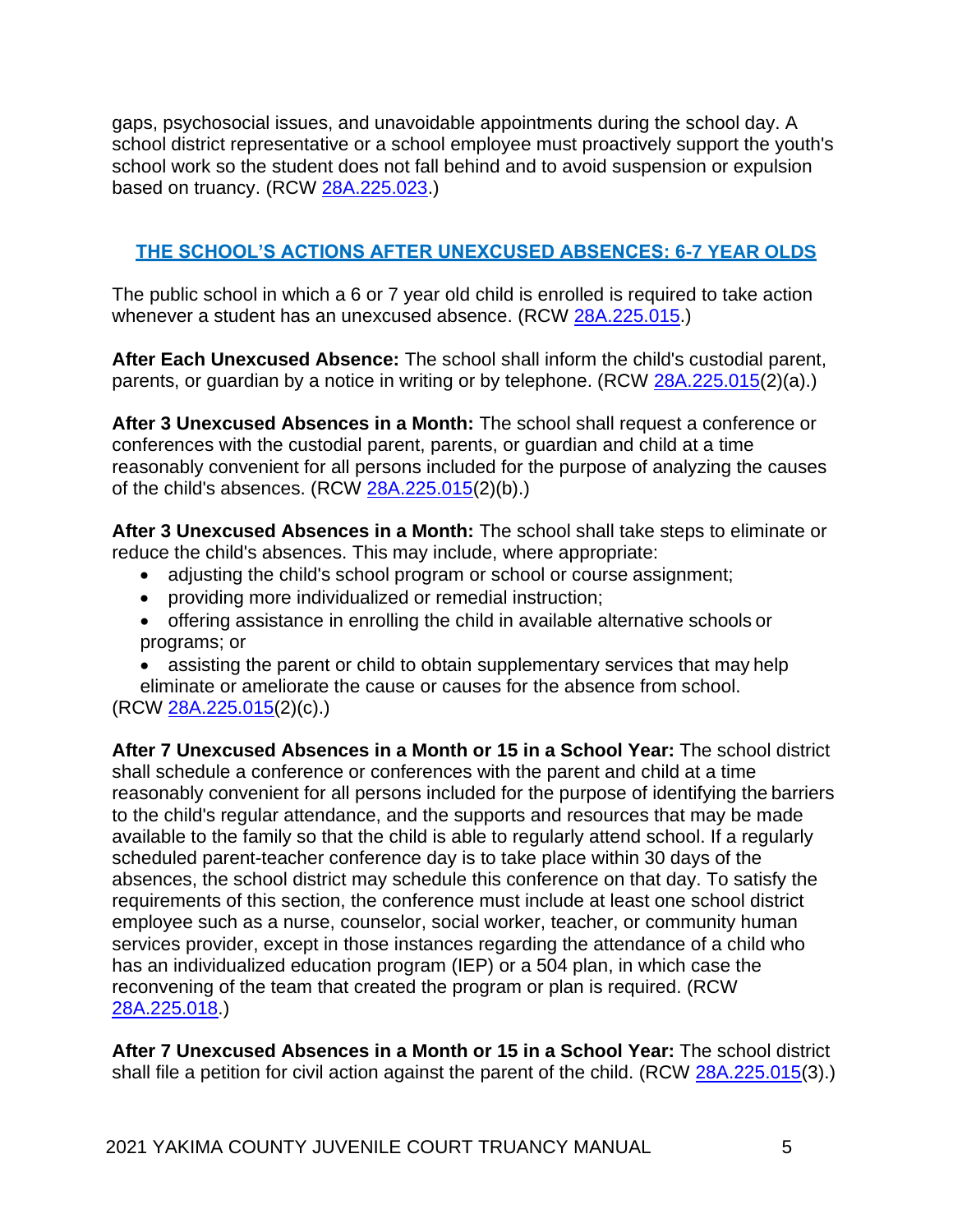# <span id="page-5-0"></span>**THE SCHOOL'S ACTIONS AFTER UNEXCUSED ABSENCES: 8-17 YEAR OLDS**

The public school in which an 8 to 17 year old child is enrolled is required to take action whenever a student has an unexcused absence.

*After* **Each Unexcused Absence:** The school shall inform the child's custodial parent, parents, or guardian by a notice in writing or by telephone. School officials shall inform the parent of the potential consequences of additional unexcused absences. If the parent is not fluent in English, the school must make reasonable efforts to provide this information in a language in which the parent is fluent. (RCW [28A.225.020\(](http://app.leg.wa.gov/RCW/default.aspx?cite=28A.225.020)1)(a).)

*After* **3 Unexcused Absences in a Month:** The school shall schedule a conference or conferences with the custodial parent, parents, or guardian and child at a time reasonably convenient for all persons included for the purpose of analyzing the causes of the child's absences. If the child's parent does not attend the scheduled conference, the conference may be conducted with the student and school official. However the parent shall be notified of the steps to be taken to eliminate or reduce the child's absence. (RCW [28A.225.020\(](http://app.leg.wa.gov/RCW/default.aspx?cite=28A.225.020)1)(b).)

*After* **2 Unexcused Absences in a Month, but** *Before* **the 7 th Absence:** The school shall take data-informed steps to eliminate or reduce the child's absences.

- In middle school and high school, these steps must include application of the Washington Assessment of the Risks and Needs of Students (WARNS) or other assessment by a school district's designee.
- For any child with an existing IEP or 504 plan, these steps must include the convening of the child's individualized education plan or 504 plan team, including a behavior specialist or mental health specialist where appropriate, to consider the reasons for the absences. If necessary, and if consent from the parent is given, a functional behavior assessment to explore the function of the absence behavior shall be conducted and a detailed behavior plan completed. Time should be allowed for the behavior plan to be initiated and data tracked to determine progress.
- If the child does not have an existing IEP or 504 plan, who is reasonably believed to have a mental or physical disability or impairment, these steps must include informing the child's parent of the right to obtain an appropriate evaluation at no cost to the parent to determine whether the child has a disability or impairment and needs accommodations, related services, or special education services. This includes children with suspected emotional or behavioral disabilities as defined in WAC [392-](http://apps.leg.wa.gov/wac/default.aspx?cite=392-172A-01035) [172A-01035.](http://apps.leg.wa.gov/wac/default.aspx?cite=392-172A-01035) If the school obtains consent to conduct an evaluation, time should be allowed for the evaluation to be completed, and if the child is found to be eligible for special education services, accommodations, or related services, a plan developed to address the child's needs.
- The data-informed steps must include, where appropriate,
	- o providing an available approved best practice or research-based intervention, or both, consistent with the WARNS profile or other assessment, if an assessment was applied,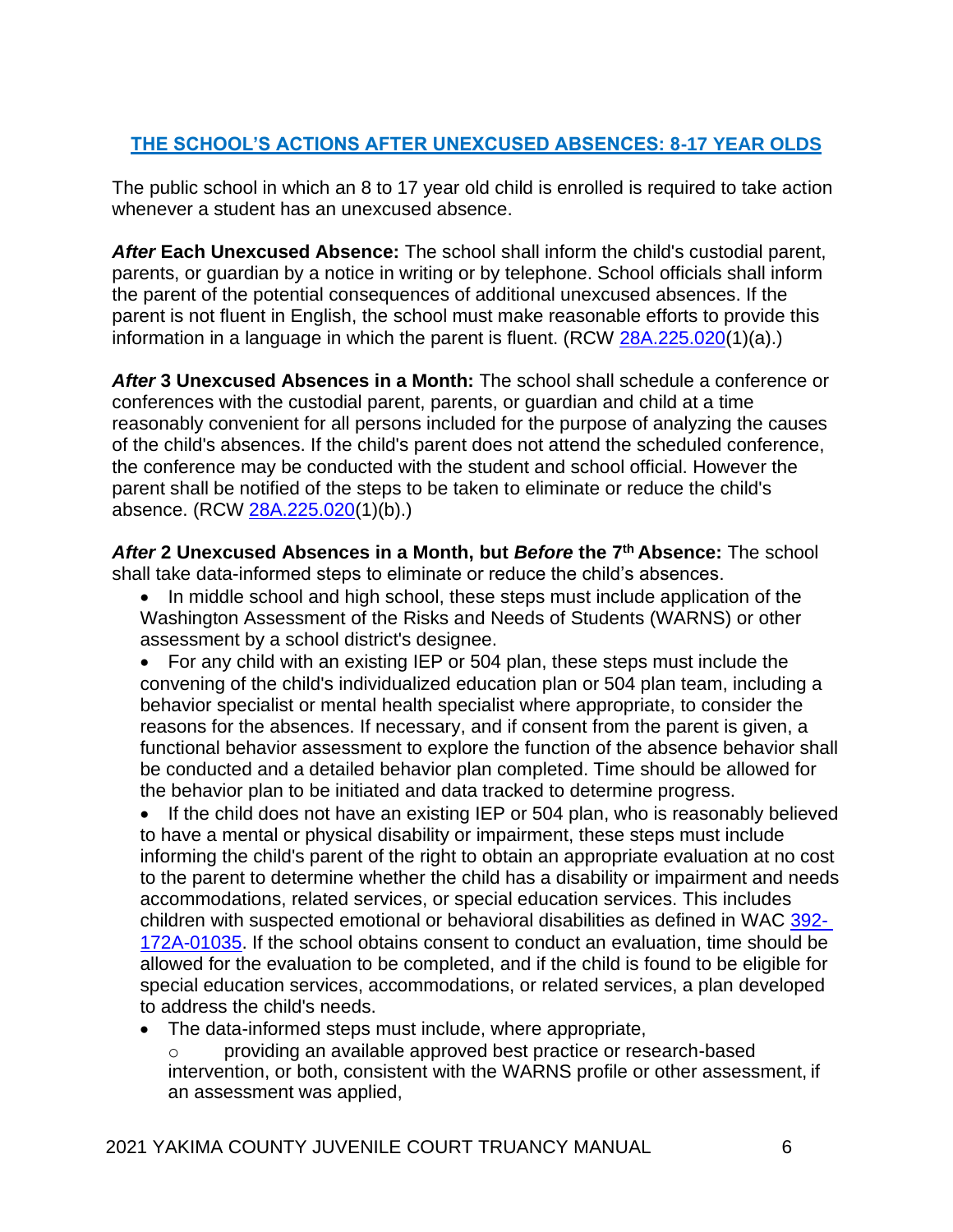- o adjusting the child's school program or school or course assignment,
- o providing more individualized or remedial instruction,
- o providing appropriate vocational courses or work experience,
- o referring the child to a community engagement board,
- o requiring the child to attend an alternative school or program, or
- o assisting the parent or child to obtain supplementary services that might

eliminate or ameliorate the cause or causes for the absence from school. (RCW [28A.225.020\(](http://app.leg.wa.gov/RCW/default.aspx?cite=28A.225.020)1)(c).)

*Not Later Than* **the 5th Unexcused Absence in a Month:** The school shall:

(a) Enter into an agreement with a student and parent that establishes school attendance requirements;

(b) Refer a student to a community engagement board as defined in RCW [28A.225.025.](http://app.leg.wa.gov/RCW/default.aspx?cite=28A.225&full=true&28A.225.025) The community engagement board shall enter into an agreement with the student and parent that establishes school attendance requirements and take other appropriate actions to reduce the child's absences; or

(c) File a petition with the juvenile Court.

(RCW [28A.225.030\(](http://app.leg.wa.gov/RCW/default.aspx?cite=28A.225.030)2).)

**Not Later Than the 7<sup>th</sup> Unexcused Absence in a Month or 15<sup>th</sup> in a School Year: If** the school district's actions above are not successful in substantially reducing an enrolled student's absences from public school, the school district shall file a petition and supporting affidavit for a civil action with the juvenile court alleging a violation of RCW [28A.225.010:](http://app.leg.wa.gov/RCW/default.aspx?cite=28A.225.010) (a) By the parent; (b) by the child; or (c) by the parent and the child. (RCW [28A.225.030.](http://app.leg.wa.gov/RCW/default.aspx?cite=28A.225.030))

# **COMMUNITY ENGAGEMENT BOARD**

<span id="page-6-0"></span>**What is the purpose of a Community Engagement Board?** Utilization of community engagement boards is the preferred means of intervention when preliminary methods to eliminate or reduce unexcused absences as required by RCW [28A.225.020](http://app.leg.wa.gov/RCW/default.aspx?cite=28A.225.020) have not been effective in securing the child's attendance at school. (RCW [28A.225.025.](http://app.leg.wa.gov/RCW/default.aspx?cite=28A.225.025)) The legislature intends to achieve the following outcomes:

(a) Increased access to community engagement boards and other truancy early intervention programs for parents and children throughout the state;

(b) Increased quantity and quality of truancy intervention and prevention efforts in the community;

(c) A reduction in the number of truancy petitions that result in further proceedings by juvenile courts, other than dismissal of the petition, after the initial stay and diversion to a community engagement board;

(d) A reduction in the number of truancy petitions that result in a civil contempt proceeding or detention order; and

(e) Increased school attendance. (RCW [28A.225.0261\(](http://app.leg.wa.gov/RCW/default.aspx?cite=28A.225.0261)1).)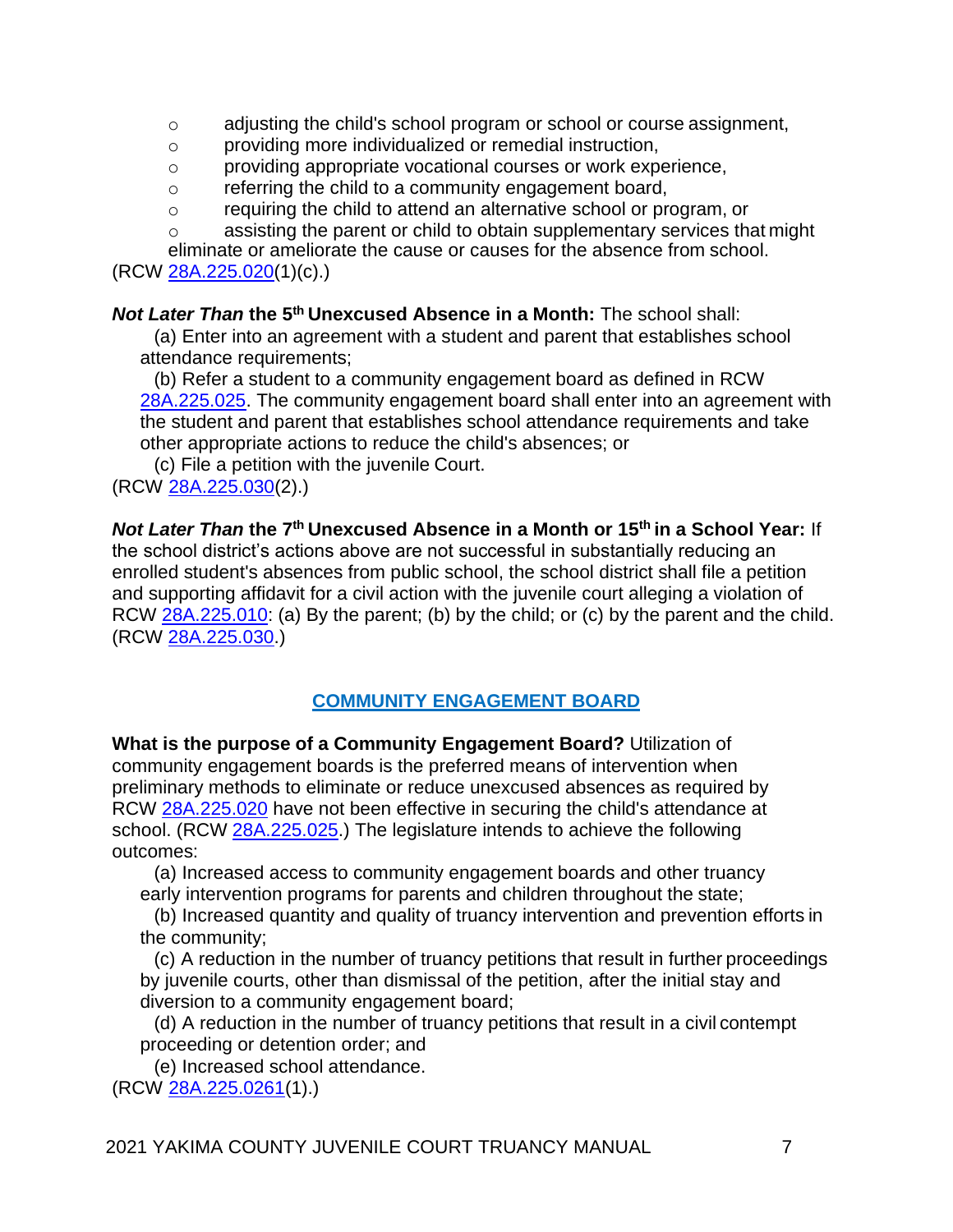**How is a Community Engagement Board created?** "Community engagement board" means a board established pursuant to a memorandum of understanding between a juvenile court and a school district and composed of members of the local community in which the child attends school. (RCW [28A.225.025.](http://app.leg.wa.gov/RCW/default.aspx?cite=28A.225.025); [28A.225.026.](http://app.leg.wa.gov/RCW/default.aspx?cite=28A.225.026))

**What are the duties of a Community Engagement Board?** Duties of a community engagement board shall include, but not be limited to:

• Identifying barriers to school attendance

• Recommending methods for improving attendance such as connecting students and their families with community services, culturally appropriate promising practices, and evidence-based services such as functional family therapy

• Suggesting to the school district that the child enroll in another school, an alternative education program, an education center, a skill center, a dropout prevention program, or another public or private educational program, or

• Recommending to the juvenile court that a juvenile be offered the opportunity for placement in a HOPE center or crisis residential center, if appropriate. (RCW [28A.225.025.](http://app.leg.wa.gov/RCW/default.aspx?cite=28A.225.025))

# **THE TRUANCY PETITION**

<span id="page-7-0"></span>**What does a truancy petition do?** A truancy petition filed with the juvenile court starts a truancy proceeding in the court. If the court decides it is appropriate, the court may order the child to attend school, and order the parents to ensure that the child attends school for the full time that school is in session. (RCW [28A..225.015;](http://app.leg.wa.gov/RCW/default.aspx?cite=28A.225.015) [28A.225.035.](http://app.leg.wa.gov/RCW/default.aspx?cite=28A.225.035))

**Who files the truancy petition?** The school district or the school generally files a truancy petition. (RCW [28A.225.015;](http://app.leg.wa.gov/RCW/default.aspx?cite=28A.225.015) [28A.225.030.](http://app.leg.wa.gov/RCW/default.aspx?cite=28A.225.030)) If the school district fails to file a petition under this section, the parent of a child with 5 or more unexcused absences in any month during the current school year or upon the 10<sup>th</sup> unexcused absence during the current school year may file the petition. (RCW [28A.225.030\(](http://app.leg.wa.gov/RCW/default.aspx?cite=28A.225.030)4).)

**Who is the truancy petition filed against?** If the child is 6 or 7, the petition is filed against only the parent of the child. (RCW [28A.225.015\(](http://app.leg.wa.gov/RCW/default.aspx?cite=28A.225.015)3).) If the child is otherwise under the age of 17, the petition may be filed against (a) the parent, (b) the child, or (c) by the parent or the child.  $(RCW 28A.225.030(1))$  $(RCW 28A.225.030(1))$  $(RCW 28A.225.030(1))$ .

**What must the petition include?** The petition and supporting affidavit must include:

- A written notification to the court alleging that:
	- The child has unexcused absences as described in RCW [28A.225.030\(](http://app.leg.wa.gov/RCW/default.aspx?cite=28A.225.030)1) during the current school year;
	- Actions taken by the school district have not been successful in substantially reducing the child's absences from school; and
	- Court intervention and supervision are necessary to assist the school district or parent to reduce the child's absences from school.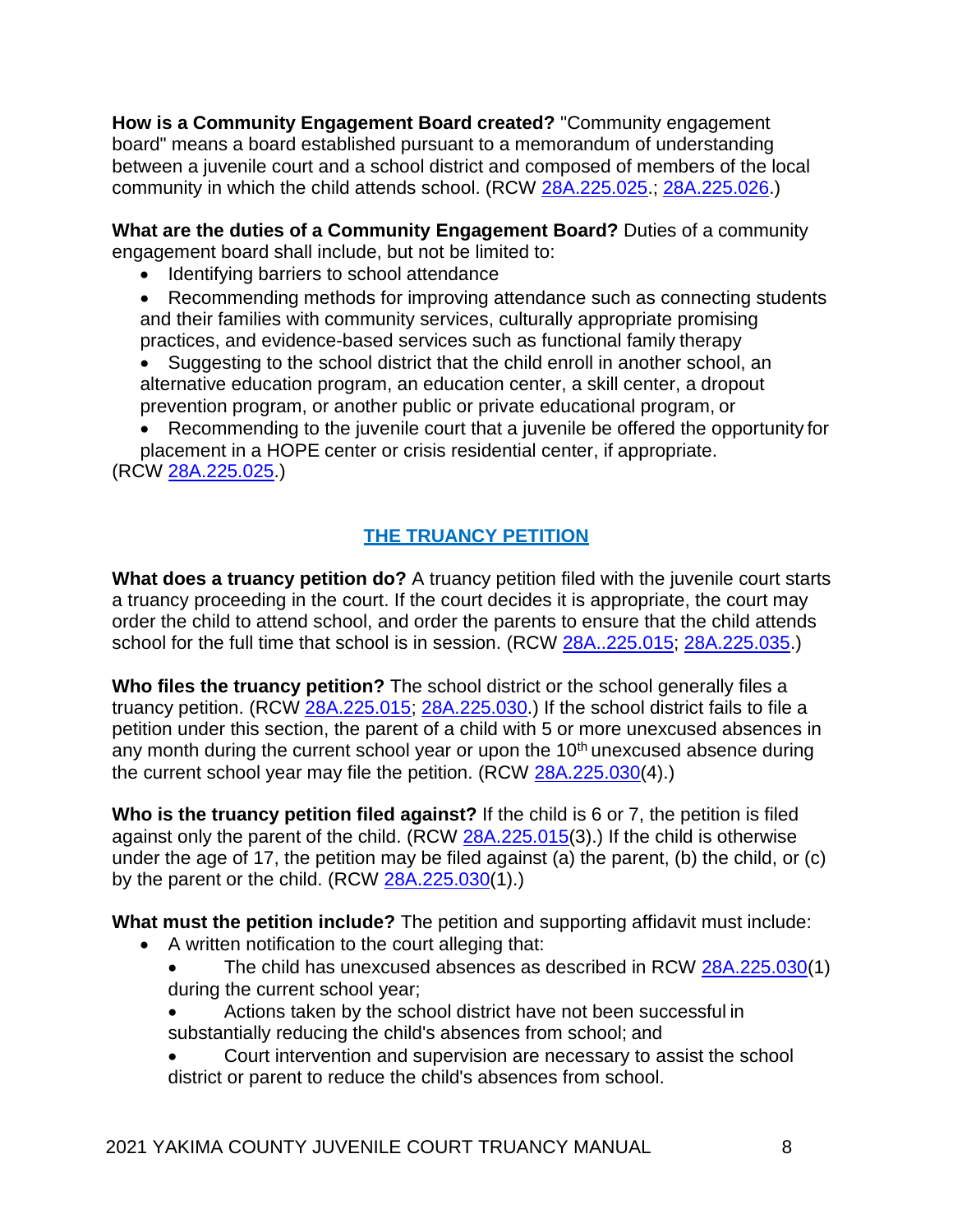• The name, date of birth, school, address, gender, race, and ethnicity of the child and the names and addresses of the child's parents, and shall set forth the languages in which the child and parent are fluent, whether there is an existing individualized education program, and the child's current academic status in school.

- Facts that support the allegations.
- A general request for relief available under this chapter and provide information about what the court might order under RCW [28A.225.090.](http://app.leg.wa.gov/RCW/default.aspx?cite=28A.225.090)
- A list of all interventions that have been attempted.
- A copy of any previous truancy assessment completed by the child's current school district.
- The history of approved best practices intervention or research-based intervention previously provided to the child by the child's current school district.
- A copy of the most recent truancy information document provided to the parent, pursuant to RCW [28A.225.005.](http://app.leg.wa.gov/RCW/default.aspx?cite=28A.225.005)

(RCW [28A.225.030\(](http://app.leg.wa.gov/RCW/default.aspx?cite=28A.225.030)1); [28A.225.035.](http://app.leg.wa.gov/RCW/default.aspx?cite=28A.225.035))

**How do the parent and child get the petition?** The school district may serve the petition on the parent and child by sending a copy by certified mail, return receipt requested. If such service is unsuccessful, or the return receipt is not signed by the addressee, personal service is required. (RCW [28A.225.030\(](http://app.leg.wa.gov/RCW/default.aspx?cite=28A.225.030)5).)

# **HANDLING THE PETITION**

# <span id="page-8-0"></span>The Forms and Court Process at the Beginning of the Case

When filing a new truancy petition, the school must:

- a. Complete the [Petition Regarding](http://www.yakimacounty.us/561/Truancy) Truancy
- b. Complete the top portion and #2 under "**Order**" of the [Order to Stay](http://www.yakimacounty.us/561/Truancy) [Truancy Proceedings and](http://www.yakimacounty.us/561/Truancy) Referral.
- c. Complete the [Request for Interpreter Services](http://www.yakimacounty.us/561/Truancy) form if needed.
- d. Attach copies of attendance records.

Submit an original and a copy of each document to the truancy prosecutor who will forward to the Juvenile Court Becca Coordinator who will file originals and return conformed copies to the school.

> Yakima County Juvenile Court **Attn: Truancy Prosecutor** 1728 Jerome Ave. Yakima, WA 98902

The truancy prosecutor and the Court Becca Coordinator or designee will then review the documents. Completed documents meeting all legal requirements will be filed with the court; incomplete documents will be returned to the schools for further preparation.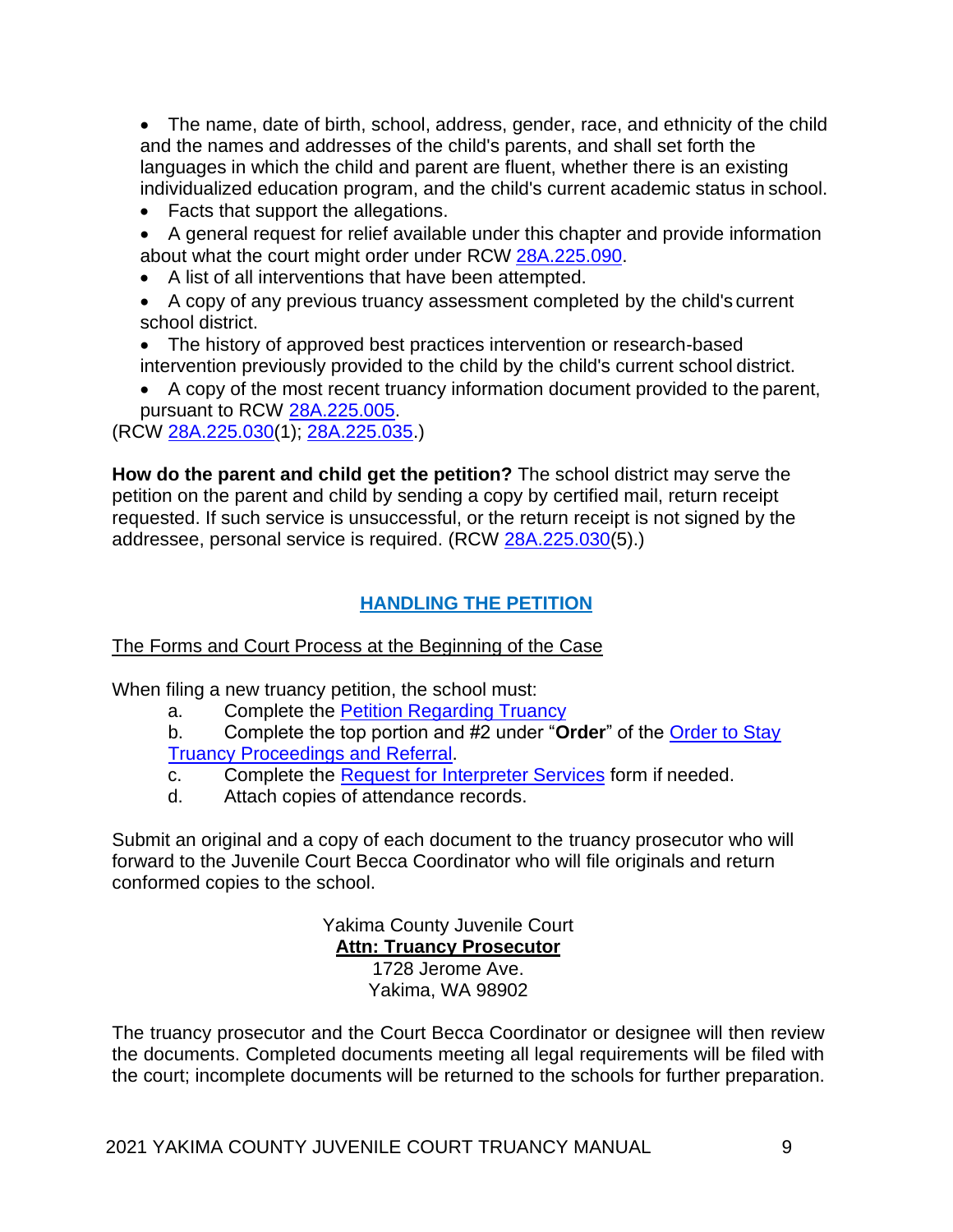When the court clerk receives the documents, a cause number will be assigned. The Court Becca Coordinator or designee will complete the stay and submit for judge's signature, then the conformed copies will be returned to the school.

**Stay order:** When a case is stayed, it is essentially shelved – no activity will occur until the stay order is lifted. The judge will sign the stay order and allow the School to handle the matter. There will be no hearings at this time – nothing to note for hearing and therefore nothing to serve on the parties. The stay order will include a 3 month review that will be done on record but no parties need to appear. The school shall update the prosecutor of their position before that date. The matter can be dismissed or another review set. It is only if the truancy is not stopped by school interventions that the judge will lift the stay order. Once the stay is lifted, it will be necessary to note a hearing and serve the papers.

**When it is necessary to file a** [Supplemental Petition Regarding Truancy](http://www.yakimacounty.us/561/Truancy)**:** Only sometimes will it be necessary to prepare this document. The revised truancy laws have conflicting interests – on the one hand, the law expects the schools to file a truancy petition immediately after it becomes evident that the student is missing classes; on the other hand, the law expects the school to make efforts to get the student back to class. As a result, there will be times when the school must file a Petition Regarding Truancy, but the school will not be able to claim that it has yet made much of effort to get the student back to school. Please see question 2.5 on the Petition Regarding Truancy for further explanation.

**Timeliness of the** [Supplemental Petition Regarding Truancy](http://www.yakimacounty.us/561/Truancy)**:** The supplemental petition should be filed as soon as the school can state that it has done its due diligence to get the student back to class. This will likely occur sometime after the judge has signed the stay order on the Petition Regarding Truancy and sent the matter to the Community Engagement Board or other interventions.

#### The Forms Relating to the Community Engagement Board

While the matter is before the Community Engagement Board, the school representative will first inform the court that it has accepted the matter by filing a Community Engagement Board Agreement (attach to a [Community Engagement](http://www.yakimacounty.us/561/Truancy) Board [Sheet\)](http://www.yakimacounty.us/561/Truancy). If the student or his/her parent fail to cooperate with the board and the student does not resume attending classes, the matter will be referred back to the court when the school representative files a [Community Engagement](http://www.yakimacounty.us/561/Truancy) Board Return of Case.

If the case is returned to the court, then the court must lift the stay. Upon lifting the stay, the matter will be put before the court for an actual hearing.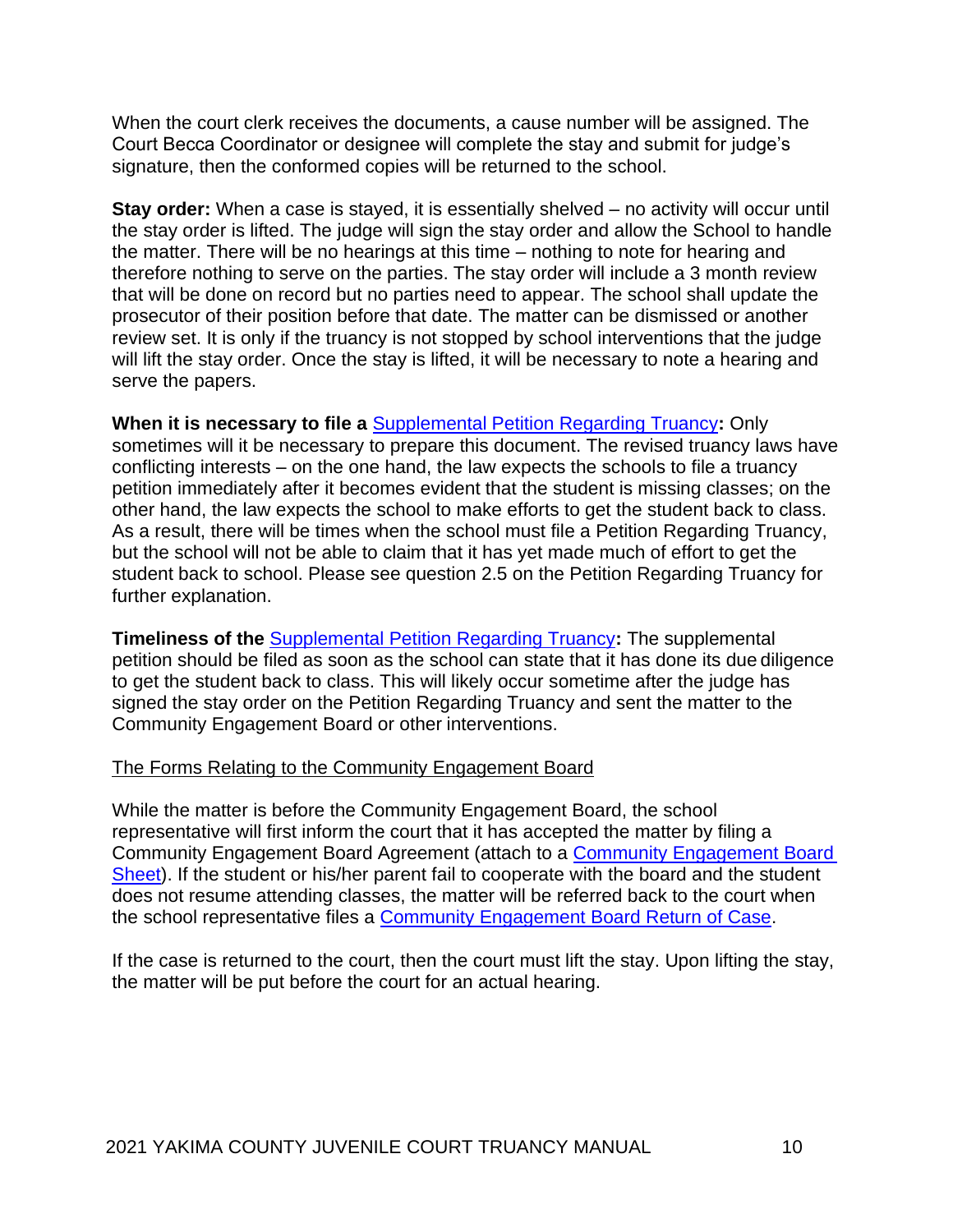#### Process When the Community Engagement Board Returns a Case

If the court receives a [Community Engagement](http://www.yakimacounty.us/561/Truancy) Board Return of Case, the court will on its own lift the stay by entering an [Order Lifting Stay and Scheduling Hearing.](http://www.yakimacounty.us/561/Truancy) That order directs the Juvenile Court Becca Coordinator to prepare a [Notice of Hearing,](http://www.yakimacounty.us/561/Truancy) which is what informs the parties of when to be in court for the first hearing on the petition. The Juvenile Court Becca Coordinator or designee will route the notice and the order to the school.

Once a hearing has been set, it will be necessary for the school to serve the parties.

**Service by Regular Mail:** Please do not attempt to serve the parties by regular mail. In previous years, this may have been done to save postage. However, since it is not proper service, it may result in wasted time in court, which is far more costly than certified mail. The RCW requires, at the minimum, certified mail with a return receipt be provided in order for the Court to review the petition.

**Service by Certified Mail, Returned Receipt Requested:** The school may serve the documents [\(Petition Regarding Truancy; Order to Stay Truancy Proceedings;](http://www.yakimacounty.us/561/Truancy) [Supplemental Petition Regarding Truancy,](http://www.yakimacounty.us/561/Truancy) when applicable; [Order Lifting Stay and](http://www.yakimacounty.us/561/Truancy) [Scheduling Hearing;](http://www.yakimacounty.us/561/Truancy) and the [Notice of Hearing\)](http://www.yakimacounty.us/561/Truancy) on the student and parent/guardian by certified mail, return receipt requested. The School must document the certified mailing, by filling out the [Return of Service,](http://www.yakimacounty.us/561/Truancy) detailing the date of delivery and return receipt, and submit to the clerk for filing. School districts should bring a copy of the affidavit of certified mailing with them to Court. If the school has filed documentation with the Court regarding proper service (complete with return receipt), the Court may enter a default order that the student attend school. See notes on default orders below.

[RCW 28A.225.030\(](http://app.leg.wa.gov/RCW/default.aspx?cite=28A.225.030)5) states that petitions filed under this section may be served by certified mail, return receipt requested. If such service is unsuccessful, or the return receipt is not signed by the addressee, personal service is required.

If the certified mail return receipt requested was not successful in serving papers, the school can come to the scheduled court hearing and ask to have the hearing rescheduled to attempt personal service.

**Personal Service:** If the student and parent/guardian do not appear after certified mail was attempted, the school will leave court with a new court date and an Order rescheduling the petition hearing will be mailed. The school will need to hire a process server who understands how to properly serve court papers. (*Do not use a school employee because the school is a party to this case.)* Have the process server serve 1 copy of the papers on the student; and 1 copy of the papers on the parent/guardian at least 5 court days before the hearing.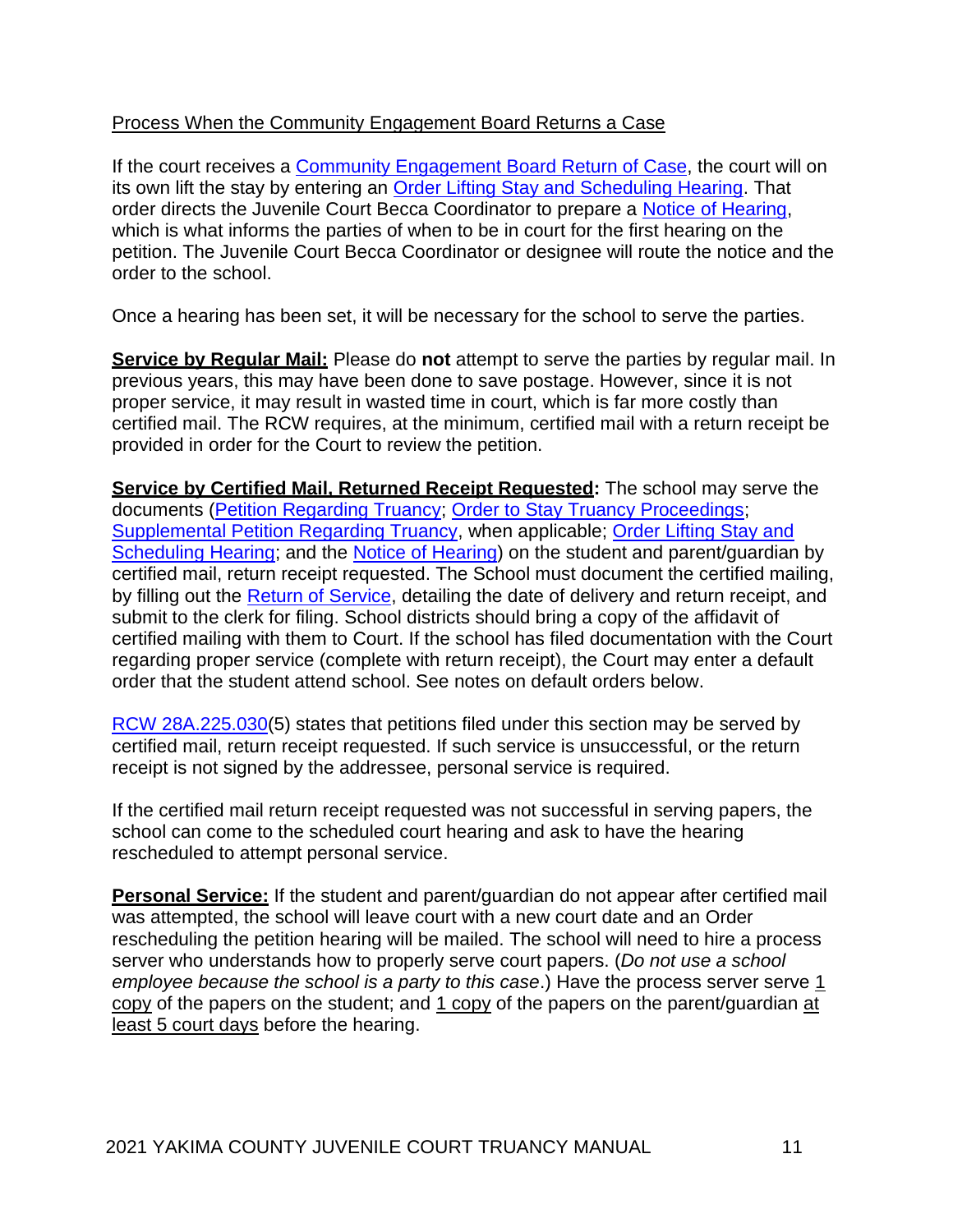The process server will bring back a [Return of Service](http://www.yakimacounty.us/561/Truancy) document. File the [Return of](http://www.yakimacounty.us/561/Truancy) [Service](http://www.yakimacounty.us/561/Truancy) document with the Court Clerk. The school districts should bring a copy of the proof of service documents with them to court.

If the process server was not successful in serving papers timely, the school can come to the scheduled court hearing and ask to have the hearing rescheduled again to allow further service of process attempts.

If the process server delivered the documents but the parent and/or student refused to come to court, the school may ask for a default order to attend school. It is called a default order, because the school wins by default when the parties do not bother to show up to contest the matter. The court will not enter a default order unless the school can show proof of service via a signed [Return of Service](http://www.yakimacounty.us/561/Truancy) form.

#### **DEFAULT ORDERS: IF A DEFAULT ORDER IS ENTERED, THE SCHOOL MUST SEND A COPY TO THE STUDENT/LEGAL GUARDIAN VIA CERTIFIED MAIL WITH DELIVERY RECEIPT.**

NOTE: The school district should keep a copy of all court documents for their records.

#### Reminders

**Adding a child after filing a petition against the parent only:** Please remember that if you file A TRUANCY PETITION on a child under eight years old, the petition is AGAINST the parent only. If the school wants sanctions against the child, the school will need to file an amended petition, using the same cause number adding the child to the case.

**Petitions involving 16 and 17 year old's:** The maximum age of a child at which a school district may be legally *required* to file a truancy petition has been lowered from 17 to 16 years of age. The school *may* file a petition involving a 17 year old, but it does not have to.

**Requesting fines and/or substance abuse treatment:** The school may ask the court to impose fines on parents who fail to encourage their children to attend school. The school may also ask that a student be ordered to participate in substance abuse testing or treatment. Those requests must be stated in the petition.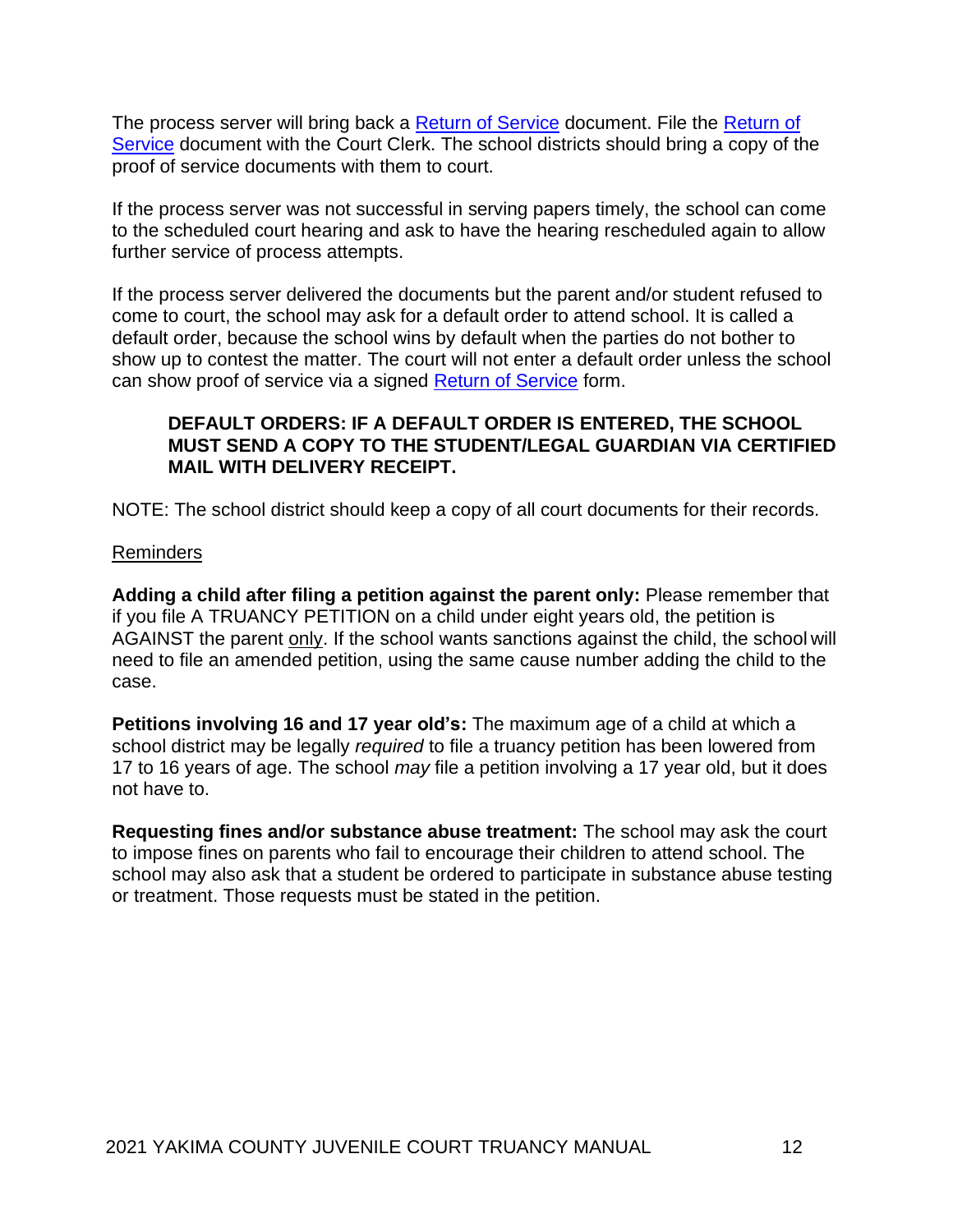#### **RULES OF FILING OF ORIGINAL DOCUMENTS**

#### <span id="page-12-0"></span>**Due to archiving and scanning requirements, all documents (including school records) must be:**

✓ Single sided

 $\checkmark$  All margins must be at least 1", except the top margin on the first page of the filed document must be at least 3"

✓ Only black or dark blue ink

- No highlighting
- $\checkmark$  All documents submitted must be mailed flat with no staples
- ✓ Legible
- ✓ No colored paper

# **TRUANCY COURT ORDERS SCHOOLS MAY NEED**

<span id="page-12-1"></span>Forms for truancy cases are available at:<http://www.yakimacounty.us/561/Truancy>

- Petition Regarding Truancy
- Order to Stay Truancy Proceedings and Referral
- Supplemental Petition Regarding Truancy
- Community Engagement Board Cover Sheet
- Community Engagement Board Return of Case
- Progress Report
- Motion to Set Show Cause Hearing Contempt
- Order Setting Shown Cause Hearing Contempt
- Notice of Contempt Hearing
- Order of Dismissal
- Request for Interpreter Services
- Notice of Substitution
- Motion to Assume Jurisdiction and Order Assuming Jurisdiction New County
- Return of Service

# **RETROCESSION**

<span id="page-12-2"></span>Retrocession would apply only to students who are enrolled in a federally recognized tribe and enrolled in a school located on tribal land. For petitions filed after April 19, 2016, please contact the Yakama Tribal Truancy Office at the following number: (509) 865-5121 ext. 4590.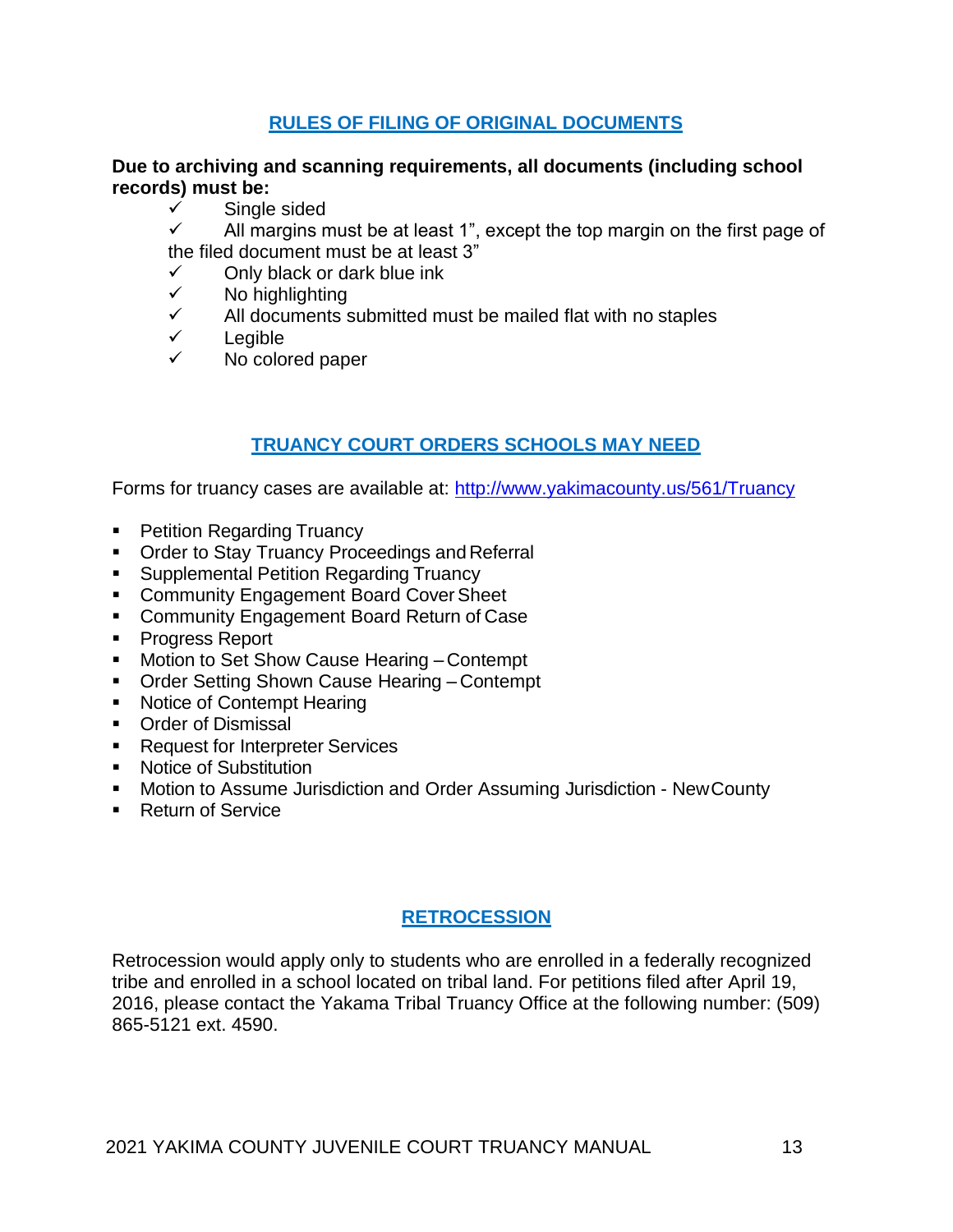#### **CONTACT INFORMATION**

<span id="page-13-0"></span>Truancy Website <http://www.yakimacounty.us/truancy/default.html>

Truancy Forms Link <http://www.yakimacounty.us/561/Truancy>

Juvenile Court Truancy Prosecutor [Truancy.prosecutor@co.yakima.wa.us](mailto:Truancy.prosecutor@co.yakima.wa.us)

Juvenile Court Becca Coordinator Karen Holloway 1728 Jerome Ave Yakima, WA 98902 [karen.holloway@co.yakima.wa.us](mailto:karen.holloway@co.yakima.wa.us) 509-574-2119

#### **REQUEST FOR INTERPRETER SERVICES**

<span id="page-13-1"></span>If an interpreter is needed for court, please complete the [Request for Interpreter](http://www.yakimacounty.us/561/Truancy) [Services](http://www.yakimacounty.us/561/Truancy) that has been provided on the [county website for court forms.](http://www.yakimacounty.us/561/Truancy) This form must accompany the truancy petition, and will stay on file for any future court dates for the family. An interpreter will only be provided when this form has been filed; if this form has not been filed prior to the hearing date, the hearing will be reset.

#### **APPOINTMENT OF ATTORNEYS**

<span id="page-13-2"></span>The School districts are represented by the Yakima County Prosecuting Attorney.

Parents are not entitled to an attorney appointed at public expense to represent them, but they may hire private counsel if they wish. Most parents represent themselves in truancy court.

The court will appoint an attorney at public expense to represent students (age 12+) for the initial hearing and all other hearings in the truancy case. The student is expected to contact and meet with the attorney as the attorney directs.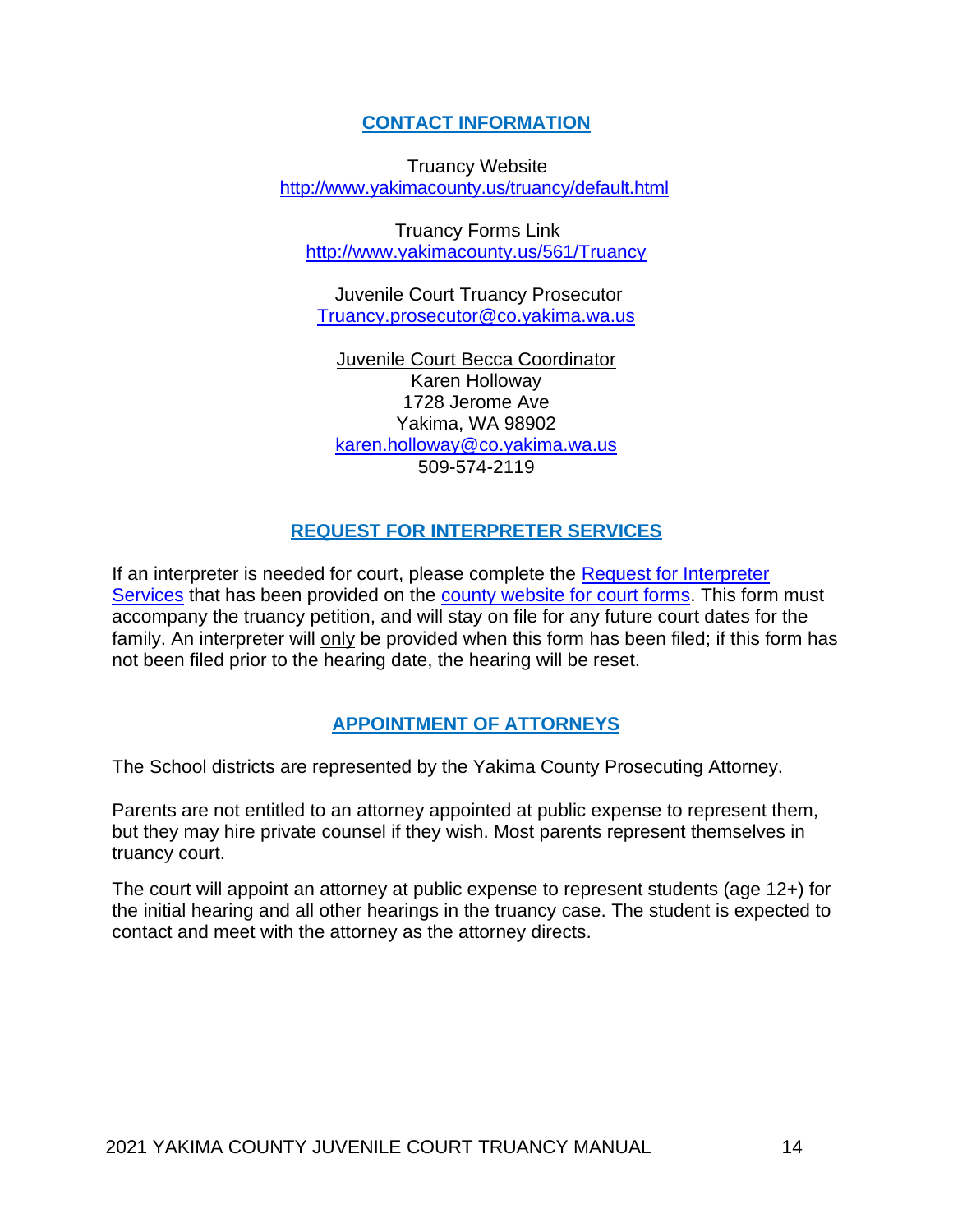# **SUBMITTING ATTENDANCE RECORDS**

#### <span id="page-14-0"></span>**For any case that is set for a hearing, the school will need to submit updated attendance records.**

Every week the truancy prosecutor will email all of the schools a docket showing the cases scheduled for a hearing that week. The schools may then submit updated records to the prosecutor. The schools may email the records, but please note in the subject line "truancy – not for public records" to protect the information.

# *\*\*Please remember that if attendance records are not submitted by noon on the Friday before the court hearing, it could be continued or dismissed\*\**

#### <span id="page-14-1"></span>**COURT HEARINGS: REFERRAL TO THE COMMUNITY ENGAGEMENT BOARD**

**What options does the court have at the first hearing after a truancy petition is**  filed? A court must stay the court proceedings, and refer the student and the student's parent to a community engagement board or other coordinated means of intervention established in the county. Also, the court may dismiss the case without a hearing if other actions by the court, the school district, and/or the community engagement board are substantially reducing the student's unexcused absences. (RCW [28A.225.035\(](http://app.leg.wa.gov/RCW/default.aspx?cite=28A.225.035)4),  $(7).$ 

**What will the community engagement board do?** The community engagement board must provide to the court a description of the intervention and prevention efforts to be employed to substantially reduce the child's unexcused absences, along with a timeline for completion. The engagement board must meet with the child, a parent, and the school district representative and enter into an agreement regarding expectations and any actions necessary to address the child's truancy within 20 days of the referral. If the student is 6 or 7 years old, the child shall not be required to attend and the agreement shall be between the engagement board, the school district, and the child's parent. The court may permit the engagement board or truancy prevention counselor to provide continued supervision over the student, or only the parent if the student is 6 or 7 years old.

(RCW [28A.225.035\(](http://app.leg.wa.gov/RCW/default.aspx?cite=28A.225.035)4), (5).)

**What happens if the student complies with the community engagement board agreement?** The court may permit the engagement board or truancy prevention counselor to provide continued supervision over the student, or only the parent if the student is 6 or 7 years old. The court may also dismiss the truancy case. (RCW [28A.225.035\(](http://app.leg.wa.gov/RCW/default.aspx?cite=28A.225.035)5), (7).)

2021 YAKIMA COUNTY JUVENILE COURT TRUANCY MANUAL 15 **What happens if the student does not comply with the community engagement board agreement?** If there is no agreement, or if the parent or student does not comply with the agreement within the timeline for completion set by the community engagement board, the community engagement board shall return the case to the juvenile court. The stay of the petition shall be lifted, and the juvenile court shall schedule a hearing at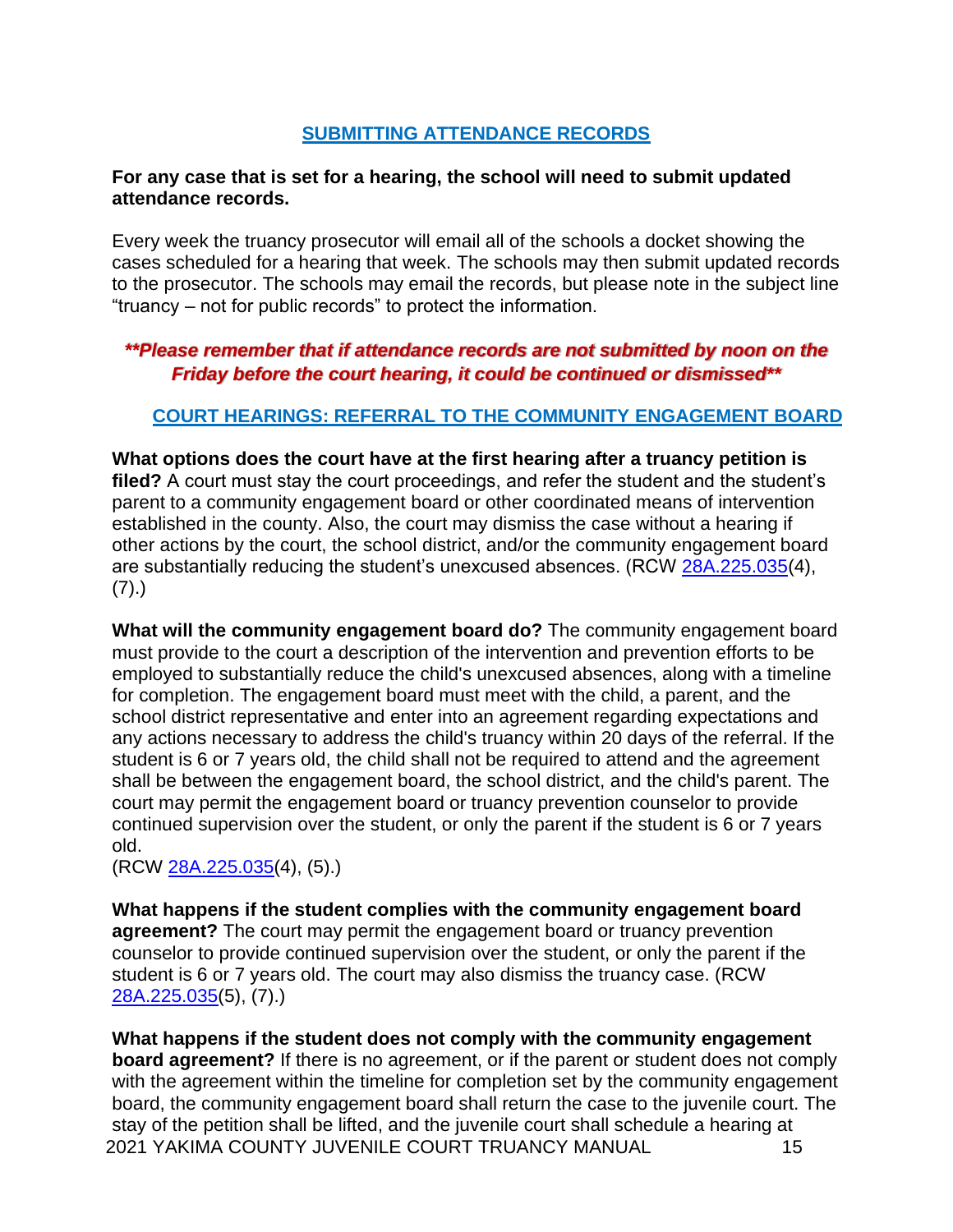which the court shall consider the petition. The court must notify all parties of the hearing, and their rights at the hearing. (RCW [28A.225.035\(](http://app.leg.wa.gov/RCW/default.aspx?cite=28A.225.035)6), (7).)

#### **COURT HEARINGS: RETURN FROM THE COMMUNITY ENGAGEMENT BOARD**

<span id="page-15-0"></span>**What happens if the student or parent does not appear for the hearing following the stay?** The court may require the attendance of the child if 8 years old or older, the parents, and the school district at any hearing. The court may not issue a bench warrant for a child for failure to appear at a hearing on an initial truancy petition filed under RCW [28A.225.030.](http://app.leg.wa.gov/RCW/default.aspx?cite=28A.225&full=true&28A.225.030) If there has been proper service, the court may instead enter a default order assuming jurisdiction under the terms specified below. (RCW [28A.225.035\(](http://app.leg.wa.gov/RCW/default.aspx?cite=28A.225.035)8).)

**What may the court do at the hearing following the stay?** If the allegations in the petition are established by a preponderance of the evidence, the court shall grant the petition and enter an order assuming jurisdiction to intervene for the period of time determined by the court, after considering the facts alleged in the petition and the circumstances of the student, to most likely cause the student to return to and remain in school while the student is subject to this chapter. In no case may the order expire before the end of the school year in which it is entered. (RCW [28A.225.035\(](http://app.leg.wa.gov/RCW/default.aspx?cite=28A.225.035)12).)

**What may the court order the student to do?** The court may order an 8-17 year old student who is subject to a truancy petition to do one or more of the following:

(a) Attend the student's current school, and set forth minimum attendance requirements, which shall not consider a suspension day as an unexcused absence.

(b) If there is space available and the program can provide educational services appropriate for the child, order the child to attend another public school, an alternative education program, a skill center, a dropout prevention program, or another public educational program.

(c) Attend a private nonsectarian school or program including an education center. Before ordering a child to attend an approved or certified private nonsectarian school or program, the court shall: (i) Consider the public and private programs available; (ii) find that placement is in the best interest of the child; and (iii) find that the private school or program is willing to accept the child and will not charge any fees in addition to those established by contract with the student's school district. If the court orders the child to enroll in a private school or program, the child's school district shall contract with the school or program to provide educational services for the child. The school district shall not be required to contract for a weekly rate that exceeds the state general apportionment dollars calculated on a weekly basis generated by the child and received by the district. A school district shall not be required to enter into a contract that is longer than the remainder of the school year. A school district shall not be required to enter into or continue a contract if the child is no longer enrolled in the district.

(d) Submit to a substance abuse assessment if the court finds on the record that such assessment is appropriate to the circumstances and behavior of the child and will facilitate the child's compliance with the mandatory attendance law and, if any assessment (including a urinalysis test ordered under this subsection) indicates the use of controlled substances or alcohol, order the minor to abstain from the unlawful consumption of controlled substances or alcohol and adhere to the recommendations of the substance abuse assessment at no expense to the school.

(e) Submit to a mental health evaluation or other diagnostic evaluation and adhere to the recommendations of the drug assessment, at no expense to the school, if the court finds on the court records that such evaluation is appropriate to the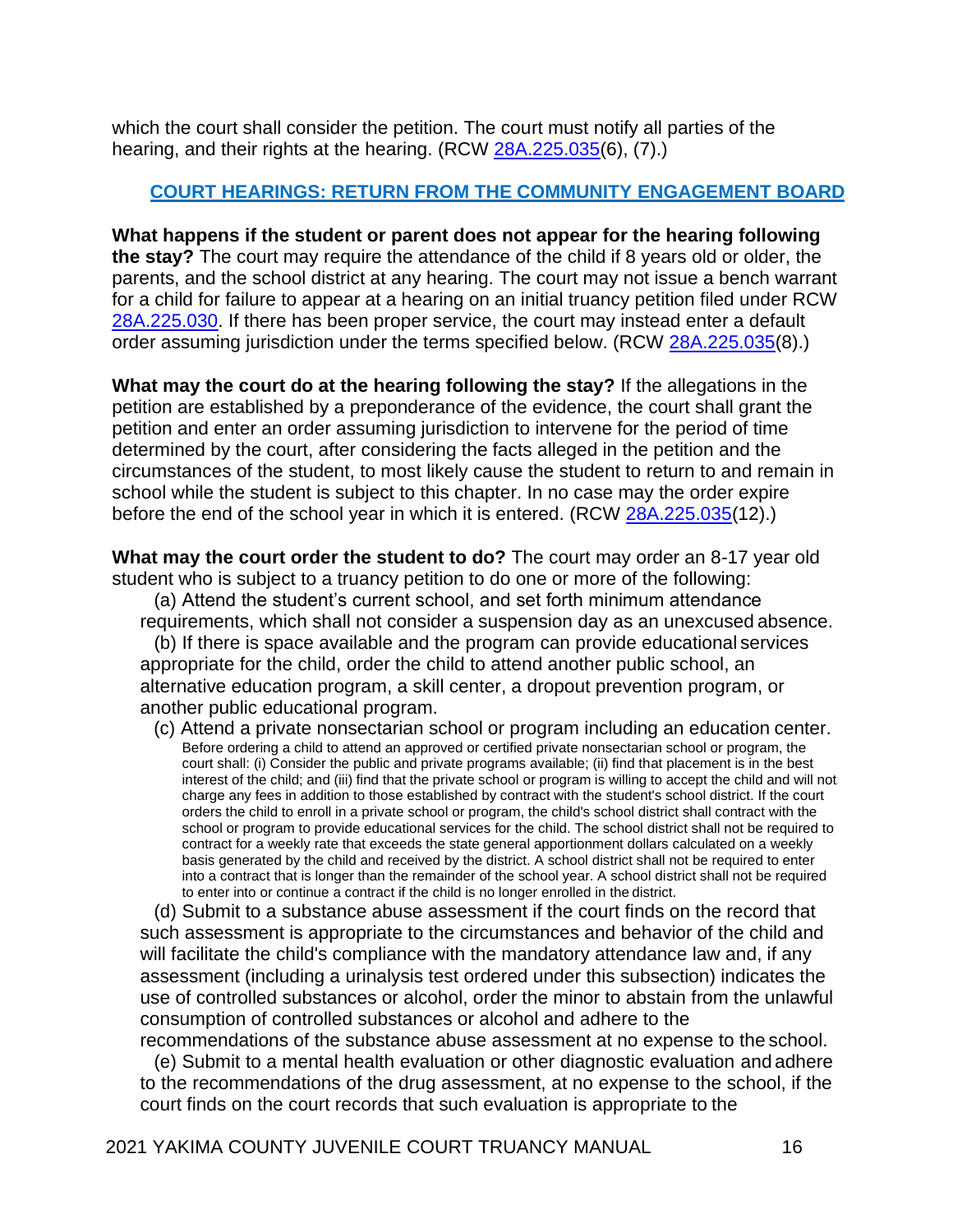circumstances and behavior of the child, and will facilitate the child's compliance with the mandatory attendance law.

(RCW [28A.225.031;](http://app.leg.wa.gov/RCW/default.aspx?cite=28A.225.031) [28A.225.035\(](http://app.leg.wa.gov/RCW/default.aspx?cite=28A.225.035)12); [28A.225.090\(](http://app.leg.wa.gov/RCW/default.aspx?cite=28A.225.090)1).)

**Does the school district or school have obligations after the court orders the student to attend school?** Yes. the school district shall periodically report to the court any additional unexcused absences by the child, actions taken by the school district, and an update on the child's academic status in school at a schedule specified by the court. The first report must be filed with the court no later than 3 months from the date that the court assumes jurisdiction. (RCW [28A.225.035\(](http://app.leg.wa.gov/RCW/default.aspx?cite=28A.225.035)13).)

# **COURT HEARINGS: CONTEMPT**

<span id="page-16-0"></span>**What may happen if a child has more unexcused absences after the court has ordered the child to attend school (1st contempt)?** If the court finds the parent or child in contempt of its order to attend school, the court may impose:

- Community restitution (also known as community service);
- Nonresidential programs with intensive wraparound services;
- A requirement that the child meet with a mentor for a specified number of times; or
- Other services and interventions that the court deems appropriate.

(RCW [28A.225.090\(](http://app.leg.wa.gov/RCW/default.aspx?cite=28A.225.090)2)(a).)

# **What may happen if the child has still more unexcused absences (2nd contempt)?** (RCW [28A.225.090\(](https://app.leg.wa.gov/RCW/default.aspx?cite=28A.225.090)2)(b).)

Recent legislative enactments have dramatically changed the truancy process. Formerly, if a court made a finding that other measures to secure compliance with the court's order to attend school had been tried, have been unsuccessful, and no less restrictive alternatives are available, the court could order a juvenile to detention for up to 7 days. This is no longer the case.

As of July 2021, detention and warrants may not be used in truancy proceedings. This is a clear signal that the Legislature expects the courts to have a diminishing role in the truancy process. Accordingly, it will become incumbent upon schools to creatively use community-based interventions to assess the needs of underperforming students and facilitate/promote school attendance.

**Are all children subject to the above penalties?** No, the penalties above do not apply to 6 or 7 year old children. (RCW [28A.225.090\(](http://app.leg.wa.gov/RCW/default.aspx?cite=28A.225.090)5).)

**Are all parents subject to the above penalties?** No. Any parent violating any of the provisions of either RCW [28A.225.010,](http://app.leg.wa.gov/RCW/default.aspx?cite=28A.225.010) [28A.225.015,](http://app.leg.wa.gov/RCW/default.aspx?cite=28A.225.015) or [28A.225.080](http://app.leg.wa.gov/RCW/default.aspx?cite=28A.225.080) shall instead be fined not more than \$25.00 for each day of unexcused absence from school.

- The court shall remit 50% of the fine collected to the child's school district.
- It shall be a defense for a parent charged with violating RCW [28A.225.010](http://app.leg.wa.gov/RCW/default.aspx?cite=28A.225.010) to

2021 YAKIMA COUNTY JUVENILE COURT TRUANCY MANUAL 17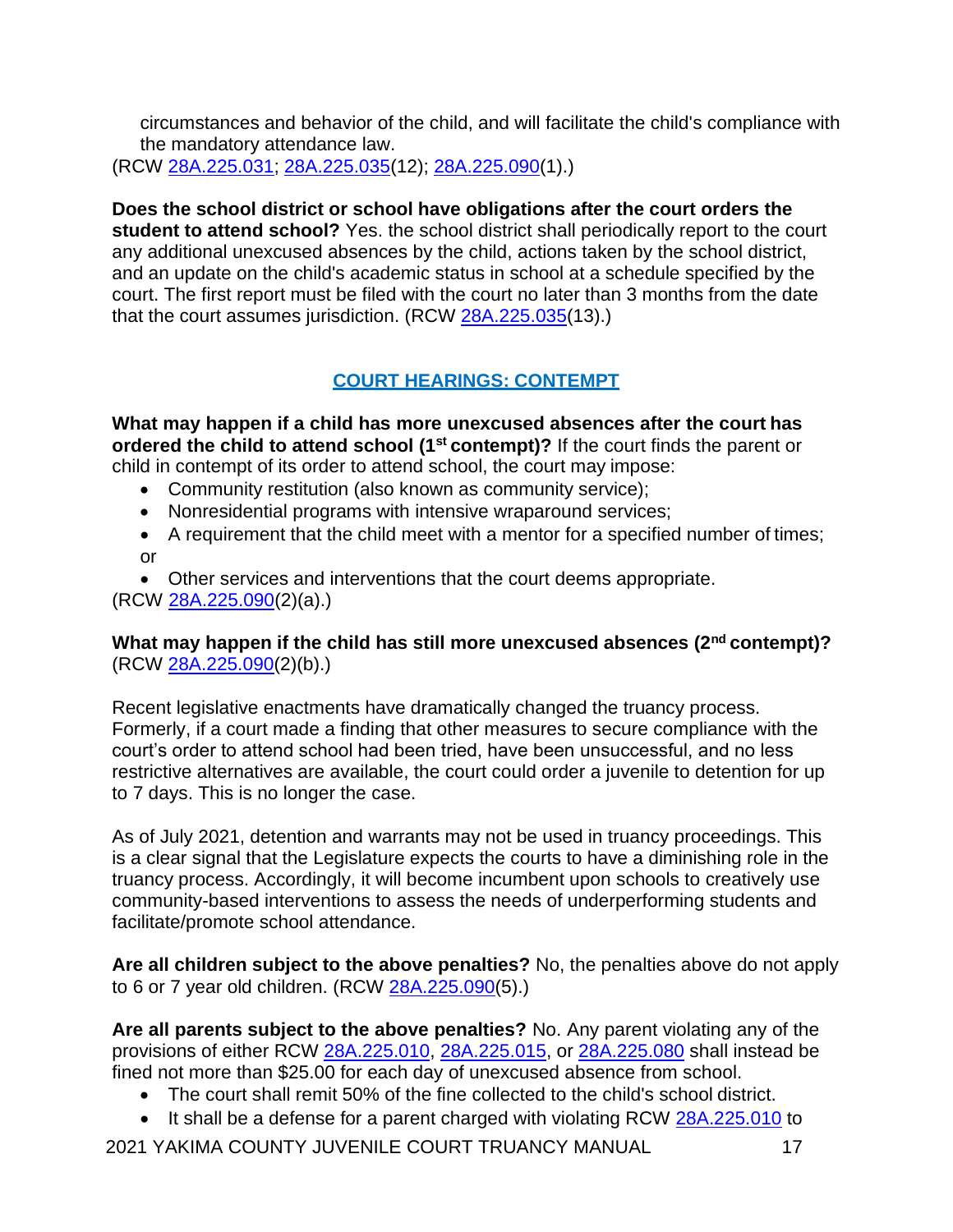show that he or she exercised reasonable diligence in attempting to cause a child in his or her custody to attend school or that the child's school did not perform its duties as required in RCW [28A.225.020.](http://app.leg.wa.gov/RCW/default.aspx?cite=28A.225.020)

• The court may order the parent to provide community restitution instead of imposing a fine.

• Any fine imposed pursuant to this section may be suspended upon the condition that a parent charged with violating RCW [28A.225.010](http://app.leg.wa.gov/RCW/default.aspx?cite=28A.225.010) shall participate with the school and the child in a supervised plan for the child's attendance at school or upon condition that the parent attend a conference or conferences scheduled by a school for the purpose of analyzing the causes of a child's absence.

(RCW [28A.225.090\(](http://app.leg.wa.gov/RCW/default.aspx?cite=28A.225.090)3).)

# **AT THE PETITION HEARING**

<span id="page-17-0"></span>The school district's designated Becca coordinator is responsible for determiningwhich school employee will appear at court hearings. The school employee will be assisted in court by the Truancy prosecutor. The student and parent must attend.

At the petition hearing, after the court has heard from the parties, the court will decide whether the petition will be granted.

**Agreed cases:** When a family agrees that the student has had unexcused absences, the court will sign an Order on Truancy Petition requiring the student to attend school and possibly order substance abuse testing for the student.

**Contested cases:** If a case is disputed but can be resolved by brief testimony, the hearing will proceed and be completed the same day. Otherwise, the case can be postponed to another day in which it can be given more time. **Note:** With the 2017 updates to the law, contested hearings should become very rare, because the petitions will already contain the evidence to show that the student has missed school despite the school's efforts to attract him/her.

The truancy prosecutor fills out the resulting court order and hands it to the Becca staff person to circulate for signatures.

# **PROGRESS REPORT**

In every case in which a Petition has been filed, the school district must prepare and file periodic reports showing any additional unexcused absences, actions taken by the school district, and an update on the child's academic status. Use the [Progress Report.](http://www.yakimacounty.us/561/Truancy) The first report is due within 90 days after the Petition was filed. File the reports with the clerk, and mail copies to the parent and the student's attorney (or if the student does not have an attorney then to the student). The Progress Reports must follow the rules for filing original document with the clerk's office (see page 13 above).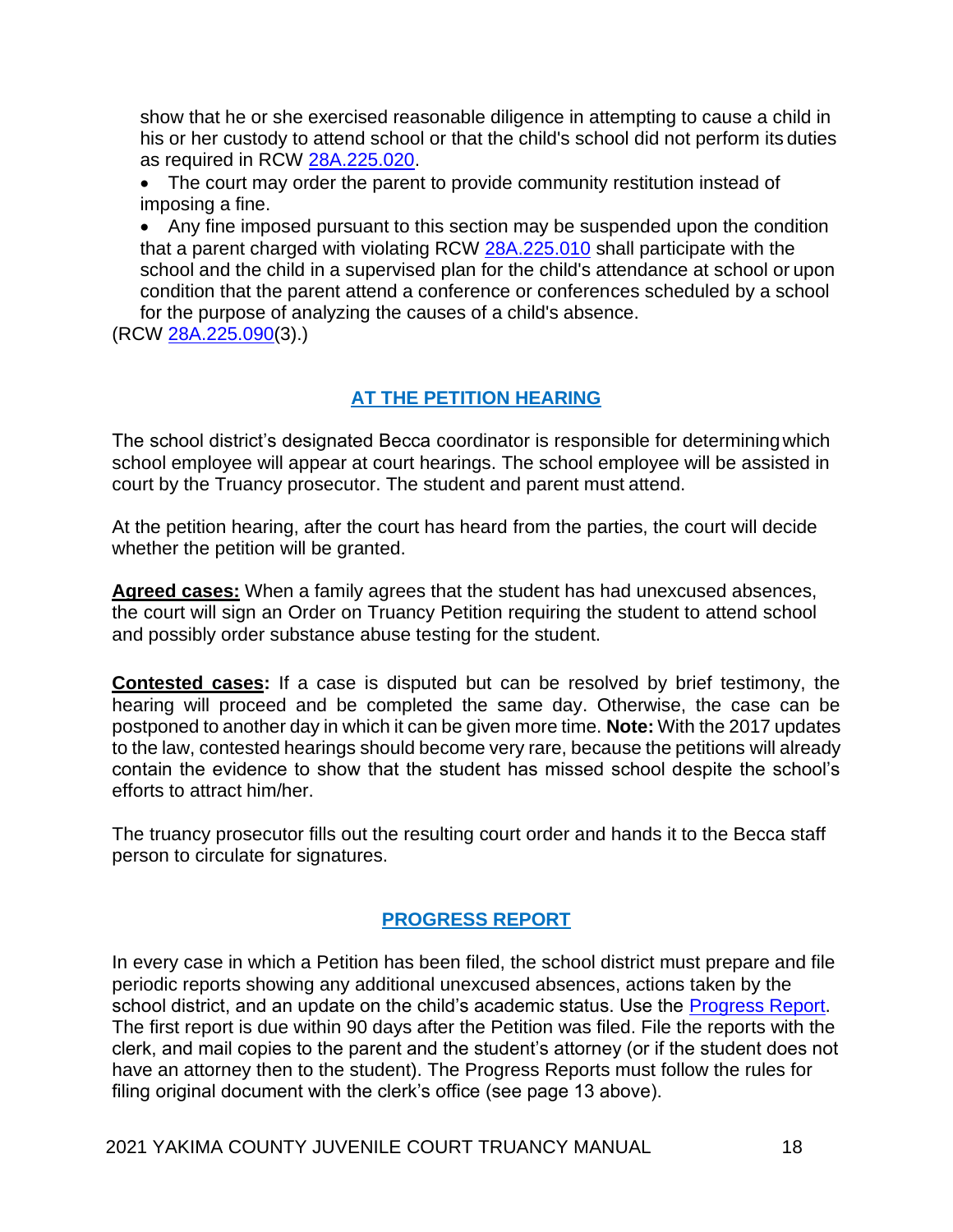Yakima County Juvenile Court **Attn: Clerks Office** 1728 Jerome Ave Yakima, WA. 98902 **CONTEMPT HEARINGS**

As noted, before a School District may file a contempt packet, the school must submit a [Progress Report](http://www.yakimacounty.us/561/Truancy) to the court. If a student has been ordered to attend school, but continues to have unexcused absences, the school may ask the court to schedule a contempt hearing to consider imposing consequences.

1. When filing a contempt, the school must complete the [Motion to Set Show Cause](http://www.yakimacounty.us/561/Truancy) Hearing - [Contempt,](http://www.yakimacounty.us/561/Truancy) the top portion of the [Order to Set Show Cause Hearing -](http://www.yakimacounty.us/561/Truancy) [Contempt,](http://www.yakimacounty.us/561/Truancy) and the top portion of the [Notice of Contempt Hearing.](http://www.yakimacounty.us/561/Truancy) The documents will require that the school attach updated school attendance records to it.

The school will submit an original and a copy to the truancy prosecutor.

Yakima County Juvenile Court **Attn: Truancy Prosecutor** 1728 Jerome Ave. Yakima, WA 98902

The truancy prosecutor will review the motion. If it is incomplete, the truancy prosecutor will return it to the school with a request for additional information. If it is complete, the truancy prosecutor will forward to the Juvenile Court Becca Coordinator or designee.

The court will then enter the [Order to Set Show Cause Hearing -](http://www.yakimacounty.us/561/Truancy) Contempt directing the Juvenile Department to note the matter for a hearing. The Juvenile Department will complete the [Notice of Contempt Hearing](http://www.yakimacounty.us/561/Truancy) that will have a time scheduled for the hearing.

The Juvenile Department will provide a copy of the contempt paperwork to the Department of Assigned Counsel (if necessary) and return to the schools their conformed copy via pick-up (Yakima School District) or via mail. At this point the school should receive the following papers:

- [Motion to Set Show Cause Hearing -](http://www.yakimacounty.us/561/Truancy) Contempt with attached attendance records
- [Order to Set Show Cause Hearing -](http://www.yakimacounty.us/561/Truancy) Contempt
- [Notice of Contempt](http://www.yakimacounty.us/561/Truancy) Hearing
- 2. The school will hire a process server to serve the Motion and Order on the student and parent/guardian. (*Do not use a school employee because the school is a party to this case.)* Have the process server serve the papers on the student

2021 YAKIMA COUNTY JUVENILE COURT TRUANCY MANUAL 19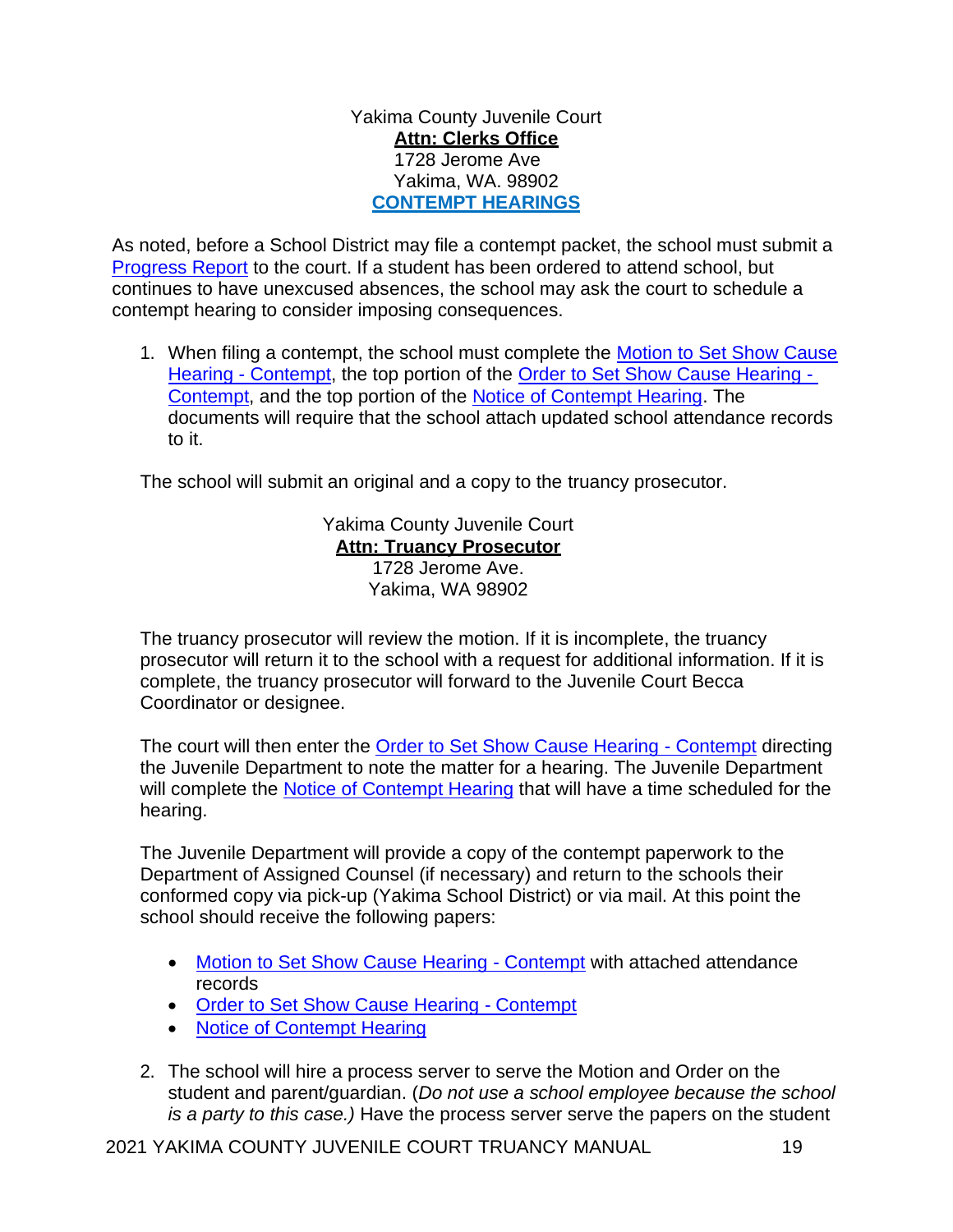and parent/guardian at least 5 court days before the hearing. The process server will bring you back a Proof of Service document. File the **original** Proof of Service with the clerk. School Districts should bring a copy of the Proof of Service document with them to the Contempt Hearing

- 3. The school must submit updated attendance records no later than 48 hours before the hearing to the Truancy prosecutor. Updated attendance records are required for *all*  truancy hearings.
- 4. At the contempt hearing the court can consider entering a bench warrant for a parent/guardian who does not appear or find a party in contempt. Or, if the process server was not successful in serving papers timely, the school can come to the scheduled court hearing and ask to have the hearing rescheduled to allow further service of process attempts.

# **AT THE CONTEMPT HEARING**

<span id="page-19-0"></span>Prior to the contempt hearing, the truancy prosecutor, the student's attorney and the school representative may meet to discuss the case to determine whether some or all of the facts are agreed.

On the day of court, if the order was timely served on the student and parent and they do not appear, the school can request a warrant for the parent only. If the order was not timely served, the court can reschedule the hearing to allow for service of process attempts.

The case will be presented to the court for fact-finding on any still-disputed facts, and for disposition.

If the court finds that the student did violate the order to attend school, the student can be ordered to do community service hours or could face consequences.

If the court finds that the parent did not make reasonable efforts to cause their child to attend school, the parent/guardian can be sentenced to community service hours and/or fined \$25 for each day of unexcused absence. Often the fines are initially suspended to give the parent a chance to improve their efforts.

If a hearing is likely to be contested, it will be rescheduled for a contested hearing.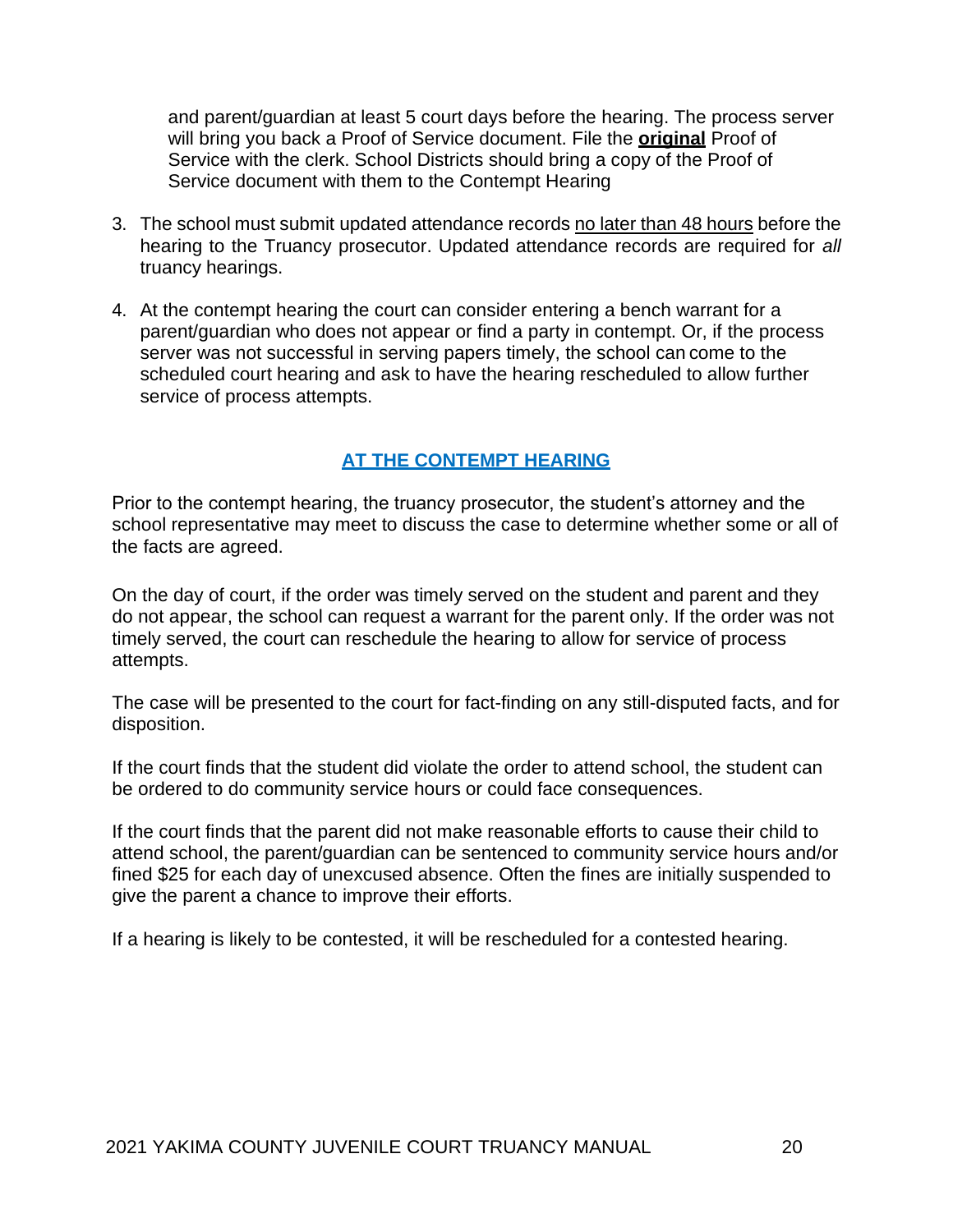# **PURGE HEARINGS**

<span id="page-20-0"></span>If a student is found to have violated a court order, the student might be given an opportunity to purge the contempt by having excellent attendance for a period of time, by attending after-school educational activities, by watching a character building video, by completing community service hours or by other activities ordered by the Court.

If a parent is found to have violated a court order, the parent might be given a chance to purge the contempt by doing a better job of helping their student to attend.

The court will usually schedule a purge hearing for the family, to verify that the student or parent/guardian has successfully purged the contempt, or if not then to impose other consequences.

Purge hearings are also possible whenever a student actually begins serving time in detention. The student will be assigned a writing project or other activity, and after discussing that completed project or activity with the court, the student can be released early if the court is persuaded that the student will attend school in the future.

#### **ORDER DISMISSING TRUANCY ACTION**

When seeking to dismiss a case, the school can:

- 1. Complete the [Order of Dismissal](http://www.yakimacounty.us/561/Truancy) or email the Truancy Prosecutor.
- 2. Please submit one copy to be conformed and returned to the school district.
- 3. Sign and mail to:

Yakima County Juvenile Court

#### **Attn: Prosecutor's Office/Truancy**

1728 Jerome Ave Yakima, WA 98902

After the Judge/Commissioner signs the original order:

- The conformed copy will be sent to the School District or via pick-up.
- Juvenile Court will mail copies to the student and parent/guardian.
- A copy will be placed in the social file for juvenile court records.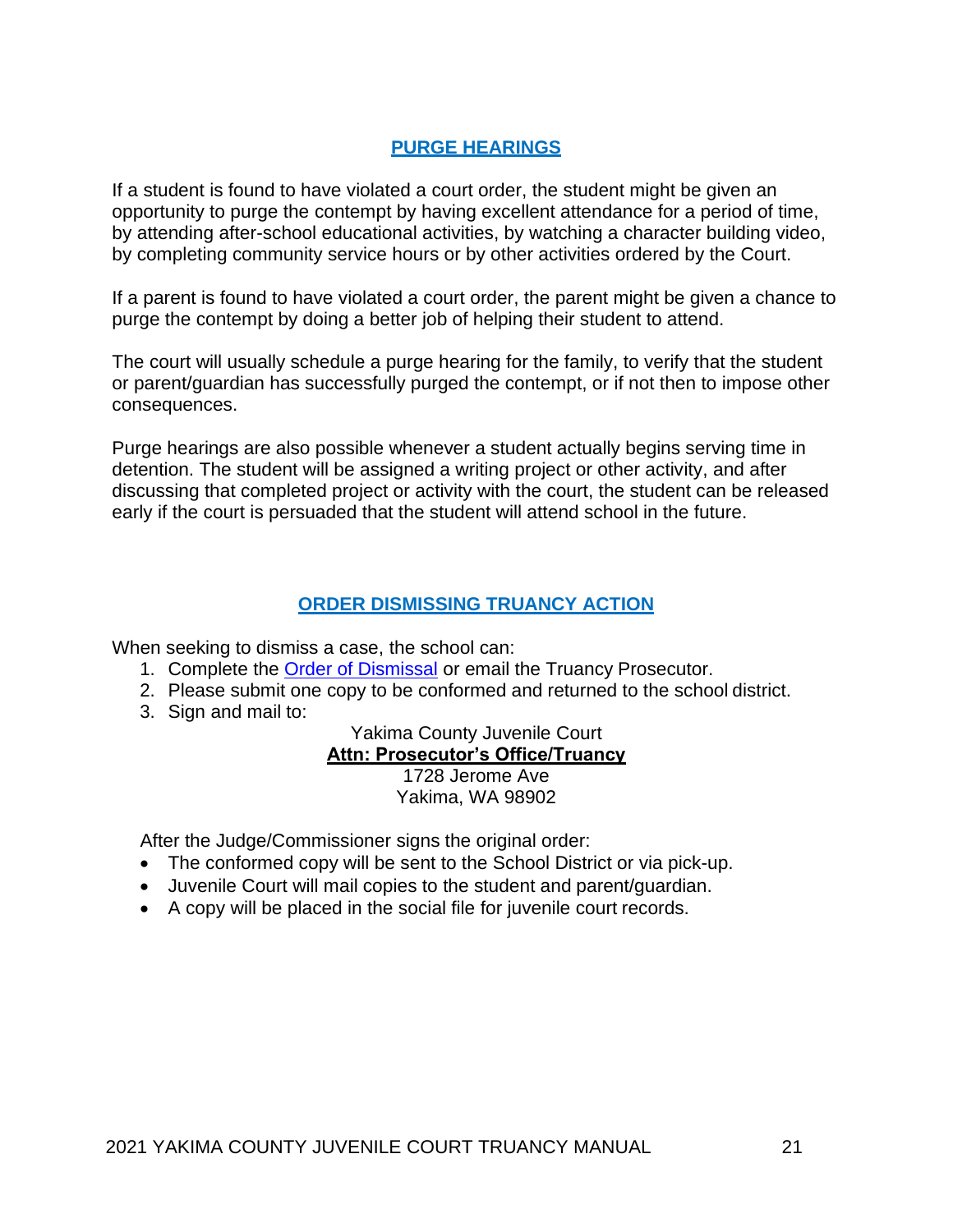# **DETENTION HEARINGS**

If an adult is arrested on a warrant, a juvenile court staff person will be notified by the Yakima County Jail or by e-mail from clerical. A detention hearing will be held within 24 hours (excluding weekends and holidays). The judge/court commissioner will review the court file to verify that there is a basis for the warrant and explain to the parent or guardian why the warrant was issued. The court will review bail and re-set the missed court hearing to the next available truancy court date.

Typically, the school district is not notified or present for these detention hearings. A juvenile court staff person will notify all parties of the new hearing date and time.

# **QUASHING WARRANTS ~ JUVENILE COURT PROCESS**

<span id="page-21-0"></span>If a warrant has been issued for the arrest of a parent, that person may voluntarily come to court before being arrested and ask the court to quash the warrant. Usually the court will quash the warrant and reset the court hearing.

# **WHEN A STUDENT MOVES**

<span id="page-21-1"></span>After the truancy petition has been filed, if the student moves to a different school district within Yakima County, the existing court case is handed off to the new school district.

- The original school district fills in a [Notice of Substitution,](http://www.yakimacounty.us/561/Truancy) signs off, and delivers it to the new school or school district.
- The new district signs the Notice of Substitution and then files the notice with the court clerk.

Yakima County Juvenile Court

**Attn: Clerks Office** 1728 Jerome Ave Yakima, WA. 98902

If the student moves to a new county in Washington State, the original school district should notify the new school of the existing Yakima County case. Upon request, the court will transfer the court case to the new county.

If the student moves permanently out of state, this court process no longer applies to the student and the case can be dismissed.